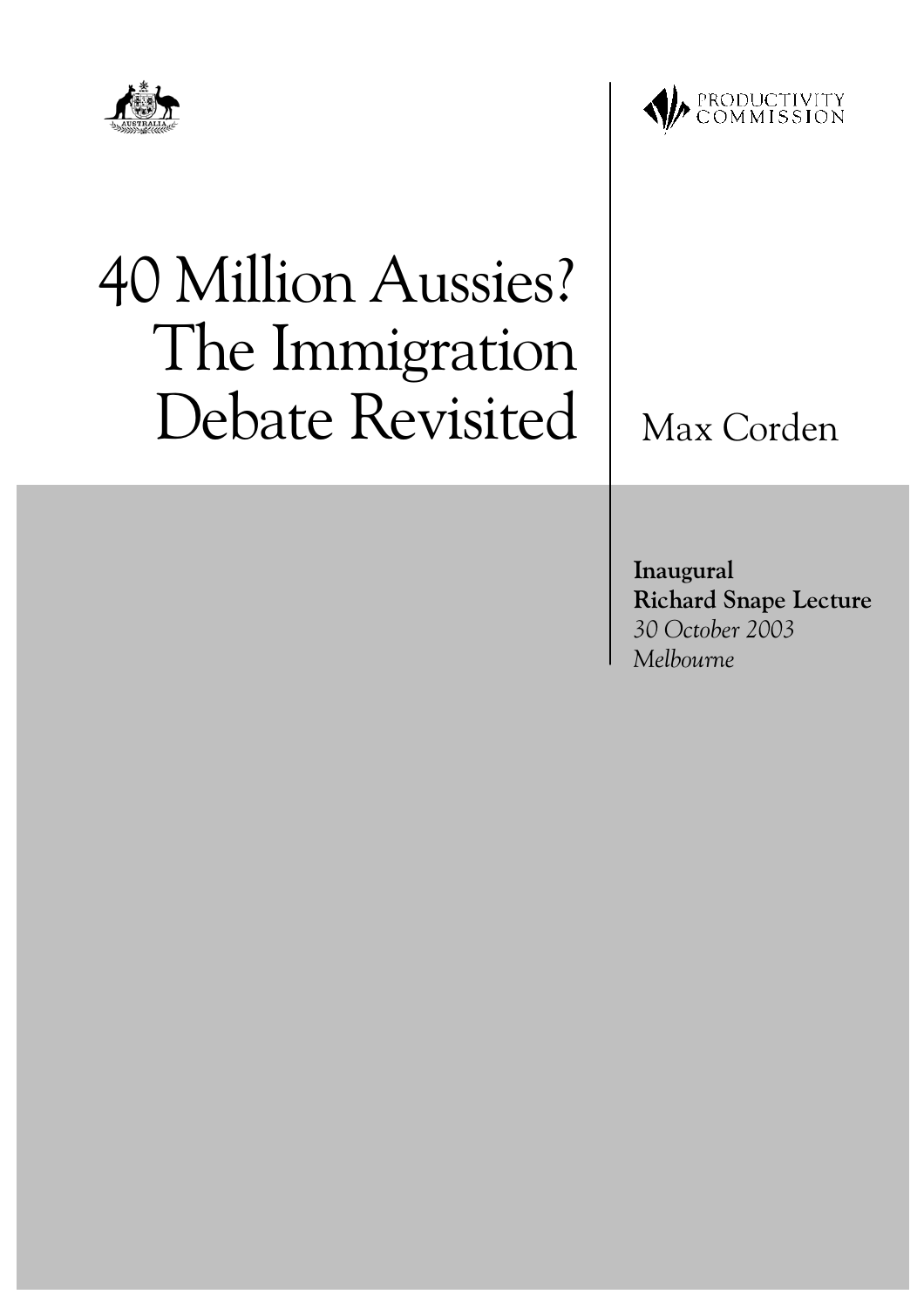Commonwealth of Australia 2003

#### **ISBN 1 74037 133 X**

This work is subject to copyright. Apart from any use as permitted under the *Copyright Act 1968*, the work may be reproduced in whole or in part for study or training purposes, subject to the inclusion of an acknowledgment of the source. Reproduction for commercial use or sale requires prior written permission from the Department of Communications, IT and the Arts. Requests and inquiries concerning reproduction and rights should be addressed to the Commonwealth Copyright Administration, Intellectual Property Branch, Department of Communications, IT and the Arts, GPO Box 2154, Canberra ACT 2601.

*This publication is available in hard copy or PDF format from the Productivity Commission website at www.pc.gov.au. If you require part or all of this publication in a different format, please contact Media and Publications (see below).*

#### **Publications Inquiries:**

Media and Publications Productivity Commission Locked Bag 2 Collins Street East Melbourne VIC 8003

| Tel:   | $(03)$ 9653 2244 |
|--------|------------------|
| Fax:   | $(03)$ 9653 2303 |
| Email: | maps@pc.gov.au   |

#### **General Inquiries:**

Tel: (03) 9653 2100 or (02) 6240 3200

#### **An appropriate citation for this paper is:**

Corden, W. M. 2003, *40 Million Aussies? The Immigration Debate Revisited*, Inaugural Richard Snape Lecture, 30 October 2003, Productivity Commission, Melbourne.

JEL code: J, O.

#### *The Productivity Commission*

The Productivity Commission, an independent agency, is the Australian Government's principal review and advisory body on microeconomic policy and regulation. It conducts public inquiries and research into a broad range of economic and social issues affecting the welfare of Australians.

The Commission's independence is underpinned by an Act of Parliament. Its processes and outputs are open to public scrutiny and are driven by concern for the wellbeing of the community as a whole.

Information on the Productivity Commission, its publications and its current work program can be found on the World Wide Web at www.pc.gov.au or by contacting Media and Publications on (03) 9653 2244.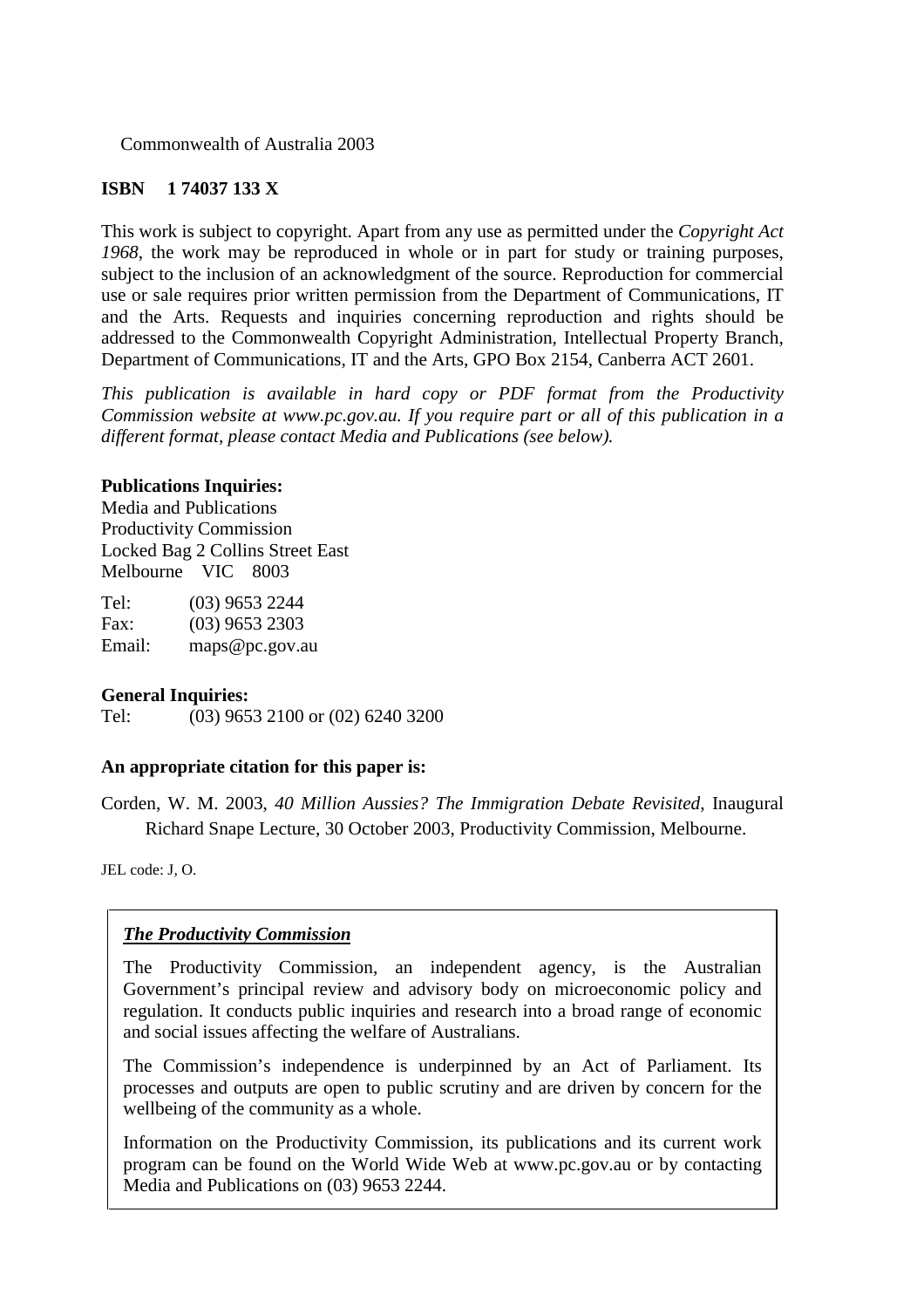# Foreword

Richard Snape capped a long and distinguished career as Professor of Economics at Monash University with a new and accomplished career at the Industry Commission and then as Deputy Chairman of the Productivity Commission. In the eight years that he spent at the Commission before his untimely death last October, he played a pivotal role in overseeing our research program, as well as participating in major public inquiries, including presiding on national reviews of Broadcasting and Airport regulation.

This is the first in a series of lectures in memory of Richard Snape. With Richard's own interests and high standards in mind, the series has been conceived to elicit contributions on important public policy issues from internationally recognised figures, in a form that is accessible to a wider audience.

Choosing a speaker for the first Richard Snape Lecture was not a difficult task. Professor Max Corden's academic contributions to the theory of international trade and finance, his influence on the course of policy reform in this and other countries, and the fact that he is an Australian who was both professional colleague and friend to Richard, made him a natural choice.

I am grateful to Max Corden for agreeing so readily to devote the time necessary to prepare and deliver this, the inaugural Richard Snape Lecture. Professor Corden's choice of topic — focussing on the issues behind immigration policy — would I am sure have received Richard's approval.

Gary Banks Chairman

October 2003

**III**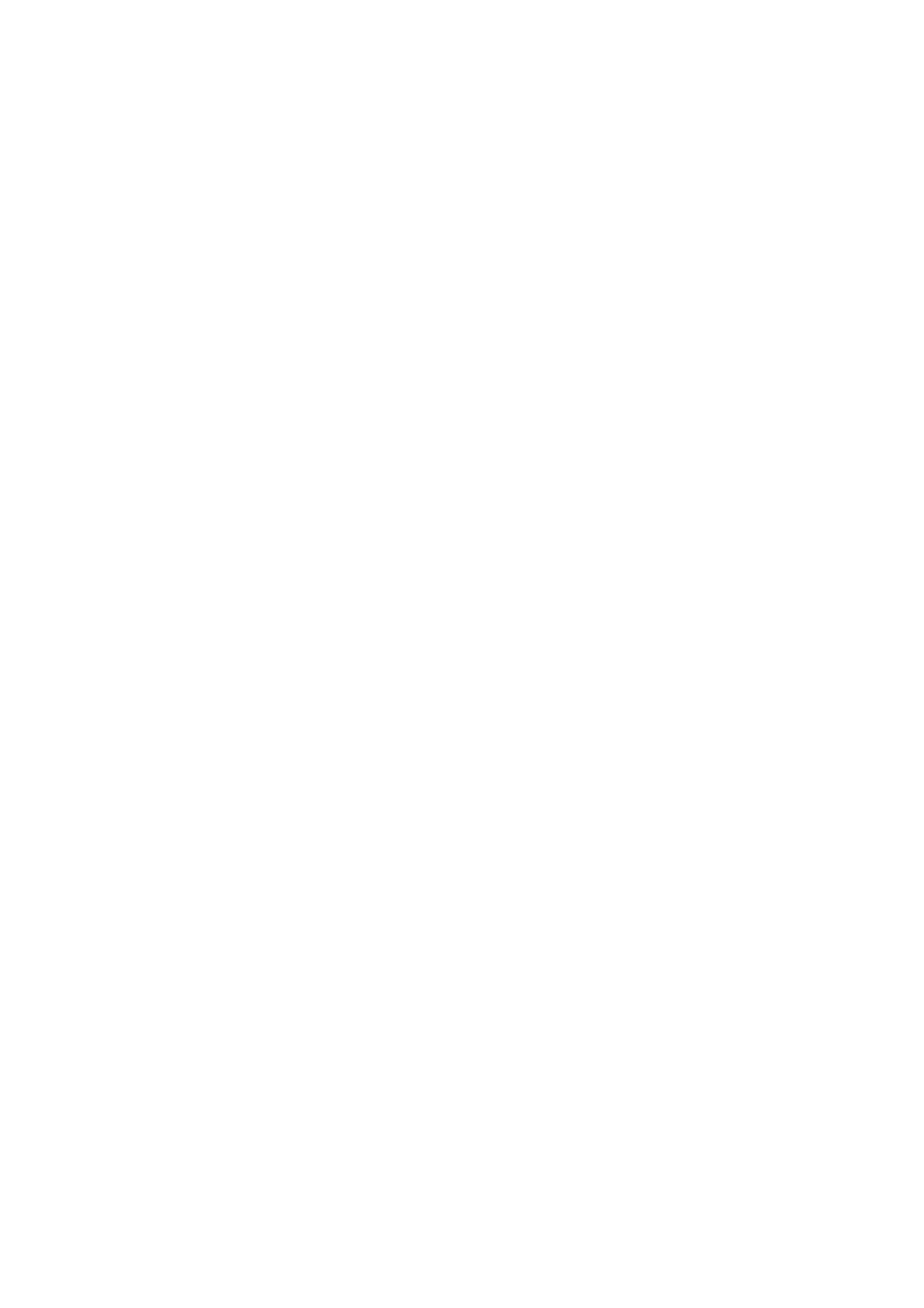# **40 million Aussies?** The immigration debate revisited

#### *Professor Max Corden*

*It is an honour for me, and also a sad occasion, to give the first lecture in memory of Richard. I am particularly glad to do this in the presence of Yvonne.*

*In 1958, my first year as a University teacher, Richard was an outstanding student in the fourth year honours class in the Faculty of Commerce at the University of Melbourne. Like me he got his PhD at the LSE and wrote a thesis in the area of trade, though his was more applied than mine. We have been life-long friends since then, and have closely interacted. In the seventies he authored or co-authored several innovative articles in trade theory. He was also one of the first, possibly the first, to explain in publications and policy advice the importance of too high real wages as a major cause of unemployment in the seventies and early eighties in Australia (rather than blaming a lack of Keynesian aggregate demand). Later, when he was at the World Bank and I was at the IMF, we and our wives maintained close contact. He was editor of the Bank's two journals, and was extremely highly regarded at the Bank. He was a clearthinking (dare I say it) 'rational' economist, one of the best Australia has produced. Apart from that, I believe his outstanding characteristics were his sense of responsibility to whatever institution he worked for, and his absolute integrity.*

*For this lecture I have chosen a somewhat controversial subject, and possibly a controversial title for it. If Richard had still been with us, he is the first person I would have consulted; he would have been the first person to read my first draft of a lecture like this. One could always rely on his judgement. So, let me begin.*

In *The Great Divide*, a book on the politics of Australian immigration, Katherine Betts of Swinburne University (Betts 1999) distinguishes between Australian 'cosmopolitans' and 'parochials'. The former consist essentially of the Universityeducated middle class (or elite) that is internationally minded and pro-immigration, while the parochials are the rest, the great majority, who have put up with Australian bipartisan immigration policy until they revolted in the eighties. The book's arguments are quite subtle, but here I must admit right from the beginning that I am the ultimate cosmopolitan. Not only was I originally, many years ago, a child immigrant into Australia, but I have lived for lengthy periods in England and later in the United States. Hence I do see Australia both from the inside, having been brought up here, and from the outside.

The United States went through a process of massive multicultural immigration for a hundred years before Australia did, and has been a remarkable melting pot. While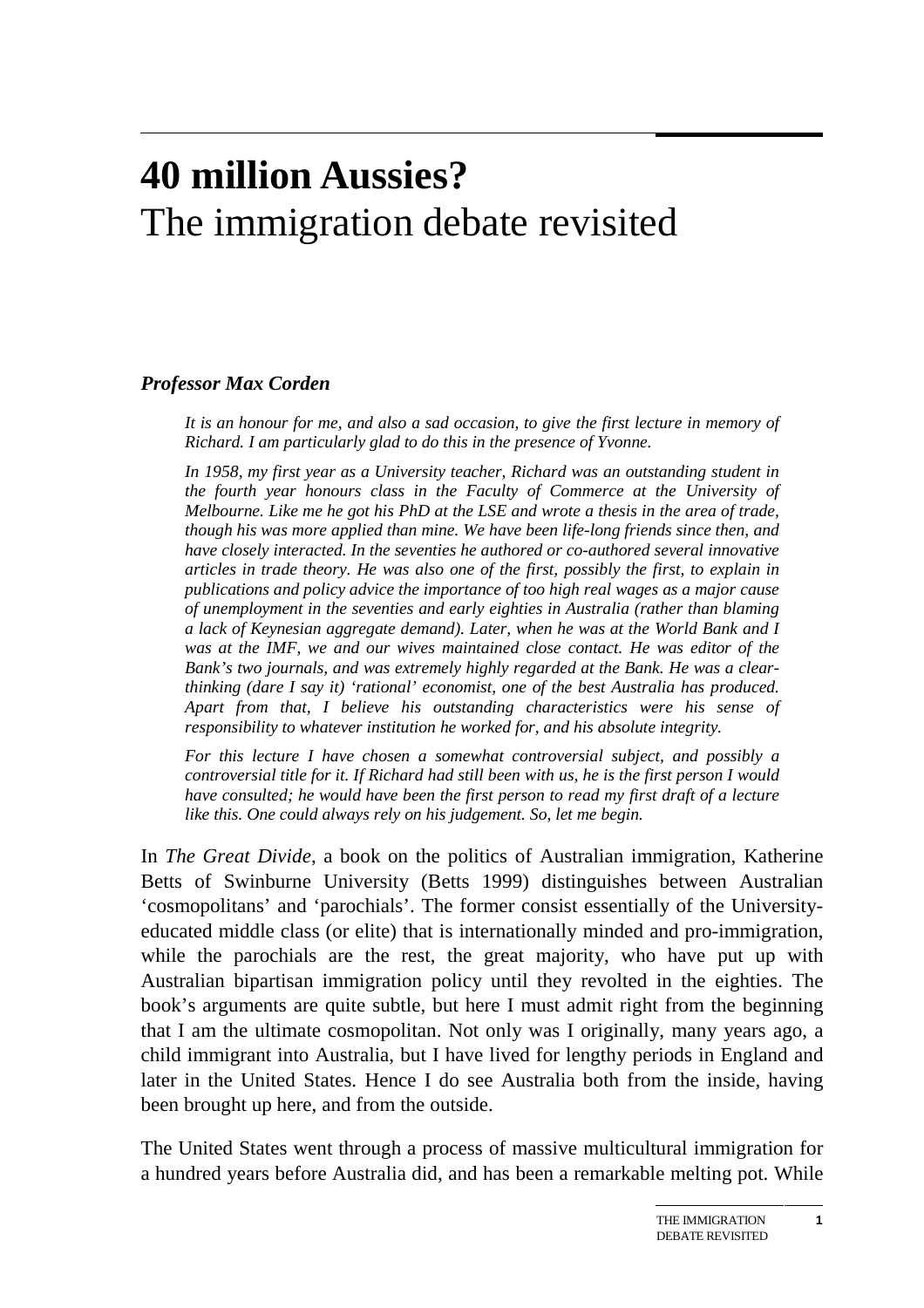in the USA I frequently thought about the comparison between the United States and Australia, so I decided to look into Australian experience and policy when I returned late last year. I have found my reading and research quite fascinating, yielding many surprises — at least surprises to me, even though they may not be surprises to experts in the field. There is a vast and informative literature in this area by demographers, sociologists, political scientists and economists. I make no claim to originality, and in this paper give my preliminary reactions to some of the central issues. But first, let me give some demographic facts, and then some facts about what makes up Net Overseas Migration.

Australia's total fertility rate (number of births per woman in her lifetime) has been declining since the mid-1970s, and especially during the nineties. It was 1.89 in 1992 and in 2001 was 1.74. A reasonable estimate is that it will fall to 1.65. That would still be higher than in many European countries. At present, births nevertheless exceed deaths — that is, the rate of natural increase is positive because of the earlier baby boom that has raised temporarily the proportion of women of childbearing age. But this is likely to change around the mid to late 2030s, when the rate of natural increase will turn negative. From then on net migration will have to be positive just to keep the population constant, and any increase in the population must come solely from net migration.

This simple fact or estimate, based on reasonable assumptions about Australia's future fertility and mortality rates, quickly persuaded me to put a question mark in the title of this paper. In other words, if the population were to reach forty million any time this century it could only result either from a drastic reversal of the decline in the fertility rate or a very large increase in the rate of net migration from the current level. I shall come back to this extremely important issue later.

I encountered some surprises when I looked into the elements that make up 'Net Overseas Migration'(NOM), which is the figure that is usually cited when the impact of migration on population growth is studied. It is extraordinarily complicated and one really has to understand this to get any perspective on the issues. I shall ignore some categories with very small numbers here. Here I must emphasize that I do not vouch for any of the figures I cite, and they may well be revised, but they are the best I have been able to get.

First of all there is permanent immigration – resulting from visas that entitle migrants to permanent residence. Such migrants are called 'settlers' and one might think of them as the 'real' migrants. This category has three parts: migrants coming in under the Migration Program, those coming under the Humanitarian Program, and New Zealand immigrants. The Migration Program, in turn, consists of the Family Stream and the Skill Stream. In the case of the Humanitarian Program and the Migration Program one has to distinguish the projected figures - given when the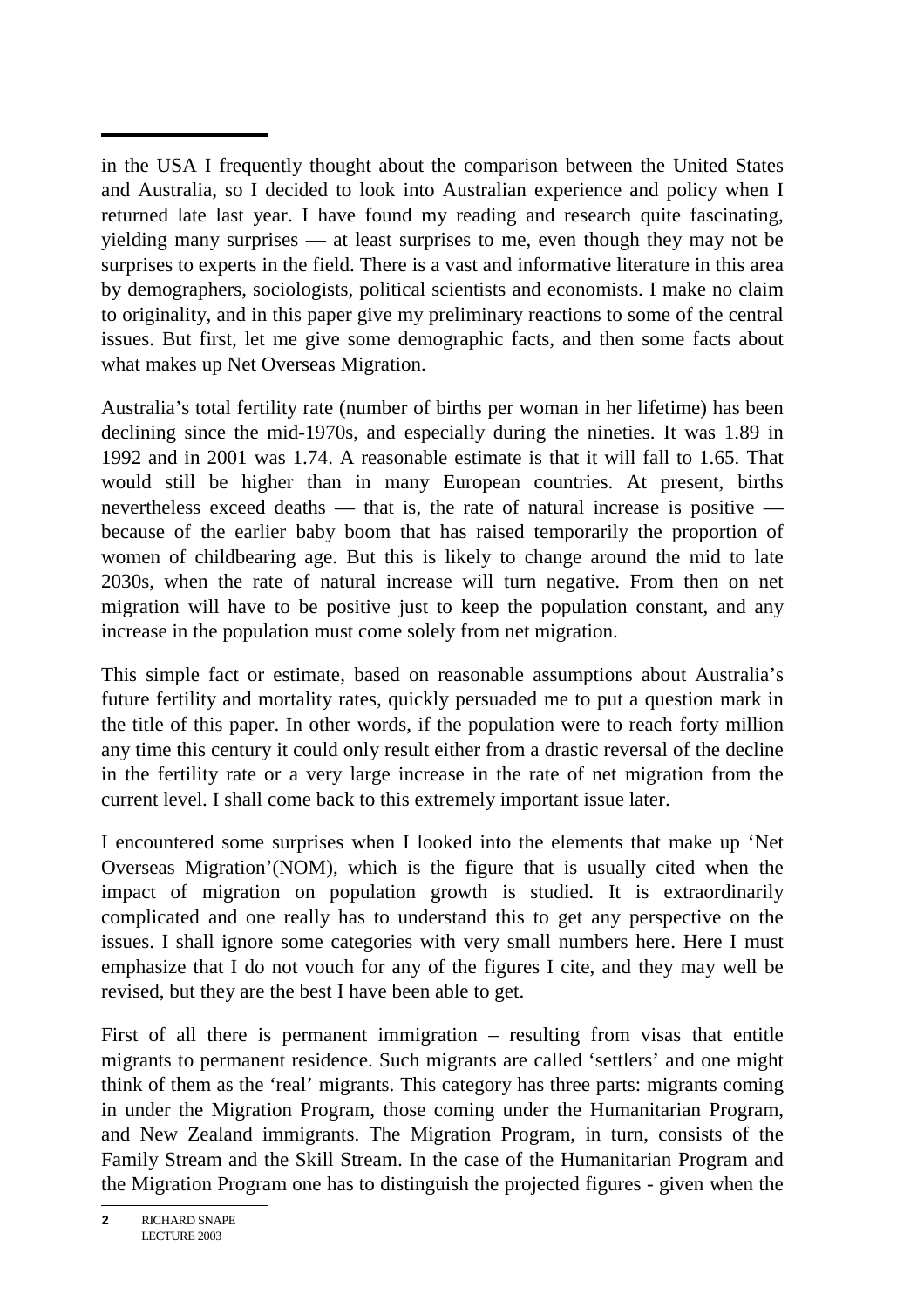programs are announced by the Minister - from the actual immigration outcome figures in any one year under each category. New Zealanders have free entry so there is no 'program' and the numbers vary greatly year by year. In 2001-2002 (year ended June 2002) there were apparently 110 358 permanent immigrants ('arrivals') of all kinds, of which 82 168 came under the Migration Program, only 6 732 under the Humanitarian Program, and 21 458 were citizens of New Zealand.

Next, there are Permanent Departures, that is, emigrants. These consist of Settlers and of Australian born persons who say they are leaving Australia permanently. This is what they indicate on their outgoing passenger cards, though they may eventually come back to Australia. I suspect that when I left to take up a position at Johns Hopkins University in the USA I fell into this category. This category has increased sharply, even dramatically, since 1997. In 2001-2002 it was 48 241. When this figure is subtracted from permanent immigration we get net permanent migration of 62 117. My guess is that this figure is an understatement because of people like me when I went to the United States. We will have been recorded as permanent emigrants (departures) when actually, we would eventually return. On the other hand it could be an overstatement because of Australians (or settlers) who indicate on their passenger cards that they intend to go overseas temporarily but actually end up settling there.

This problem of measuring permanent emigration (and understanding the reasons for its apparent increase) is being researched (see Hugo et al. 2001), but if one takes the figures at face value, net permanent migration in 2001-02 was quite small. I have some estimates for 2002-03 (which should not be regarded as final) that show permanent arrivals having increased to about 134 000, permanent departures to have risen somewhat to about 50 500, and that therefore net permanent migration was about 83 500.

One might think that is where the story stops. But, surprisingly it does not stop here. There is a category called 'Long-term Temporary Arrivals'. The largest element here consists of so-called long-term temporary residents who have visas that allow them to stay in Australia for a specified period of more than a year. This category includes the large number of foreign students and working-holiday makers, as well as temporary business migrants. But are such people really 'migrants' ? I find it odd to describe a student who is here on a four-year visa as a migrant. But the inclusion of this 'long-term temporary' category in determining Net Overseas Migration does follow international statistical convention.

When these long-term temporary arrivals leave again they are counted as long-term temporary departures. In addition, Australian permanent residents (settlers and Australian-born) who have been abroad for more than a year and are returning to Australia come in the category of long-term temporary arrivals. Long-term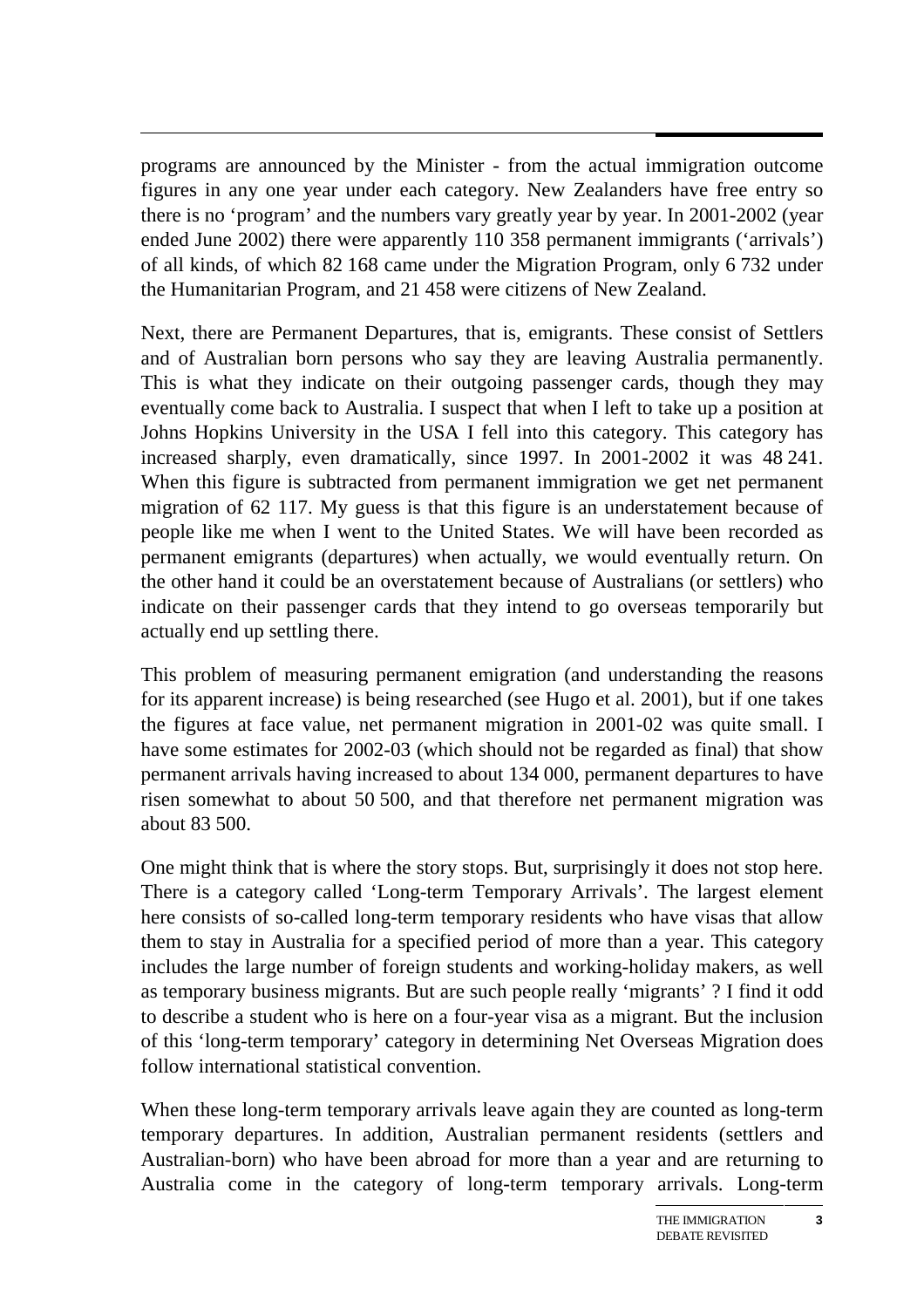temporary departures include not only visitors who came in as long-term temporary arrivals but also permanent residents (Australian-born or settlers) who are going abroad and indicate on their departure cards that they would be away for more than a year but would return. Is all this clear?

In 2001-2002 the excess of Long-term Temporary Arrivals over Long-term Temporary Departures was the incredible (to me) figure of 93 025. Perhaps some of the long-term temporary arrivals actually converted to becoming permanent residents while in Australia. But the main explanation of this high figure is apparently the following. The number of long-term temporary arrivals has been rising rapidly while departures lag on the average by about three years. Thus the combination of the rising trend and the departure lag explains the big increase in net long-term arrivals. If arrivals stopped increasing year after year the net figure would eventually become zero (apart from the effect of long-term arrivals converting to permanent residence or to short-term departures while in Australia). In any case, when such net temporary long-term immigration of 93 025 is added to net permanent immigration of 62 117 we get 155 142, which is Net Overseas Migration (NOM), and that is the usual net migration figure that is cited.

Looking at the figures one notices the following.

Firstly, migrants who came in under the Migration Program (Family plus Skills stream) are a small part of the story. One must add the Humanitarian Program and New Zealanders. Then one must subtract departures, which are large. Finally, one must add Net Long-term Temporary Arrivals in order to get to NOM.

Secondly, the size of the Humanitarian Program seems to be very modest, considering the amount of boasting or worrying of which I have been reading. I certainly thought it was larger, and I am sure the community generally thinks so. In 2001-02 the number of persons who came in with Humanitarian visas for permanent residence granted outside Australia (that is, 'off-shore') were only apparently the figure I have already given, namely 6 732 while, in addition, about 3 900 visas were probably granted in Australia ('on shore'), some of which will have been for permanent and some for temporary residence.

The projected Humanitarian Program for 2002-03 is 12 000. If visas given under this program all turn out to be for permanent residence, then if we keep this up for ten years it would get to a total of 0.6 per cent of the current population.

With this background, let me come to the immigration policy debate. I find a classification into three approaches helpful.

**<sup>4</sup>** RICHARD SNAPE LECTURE 2003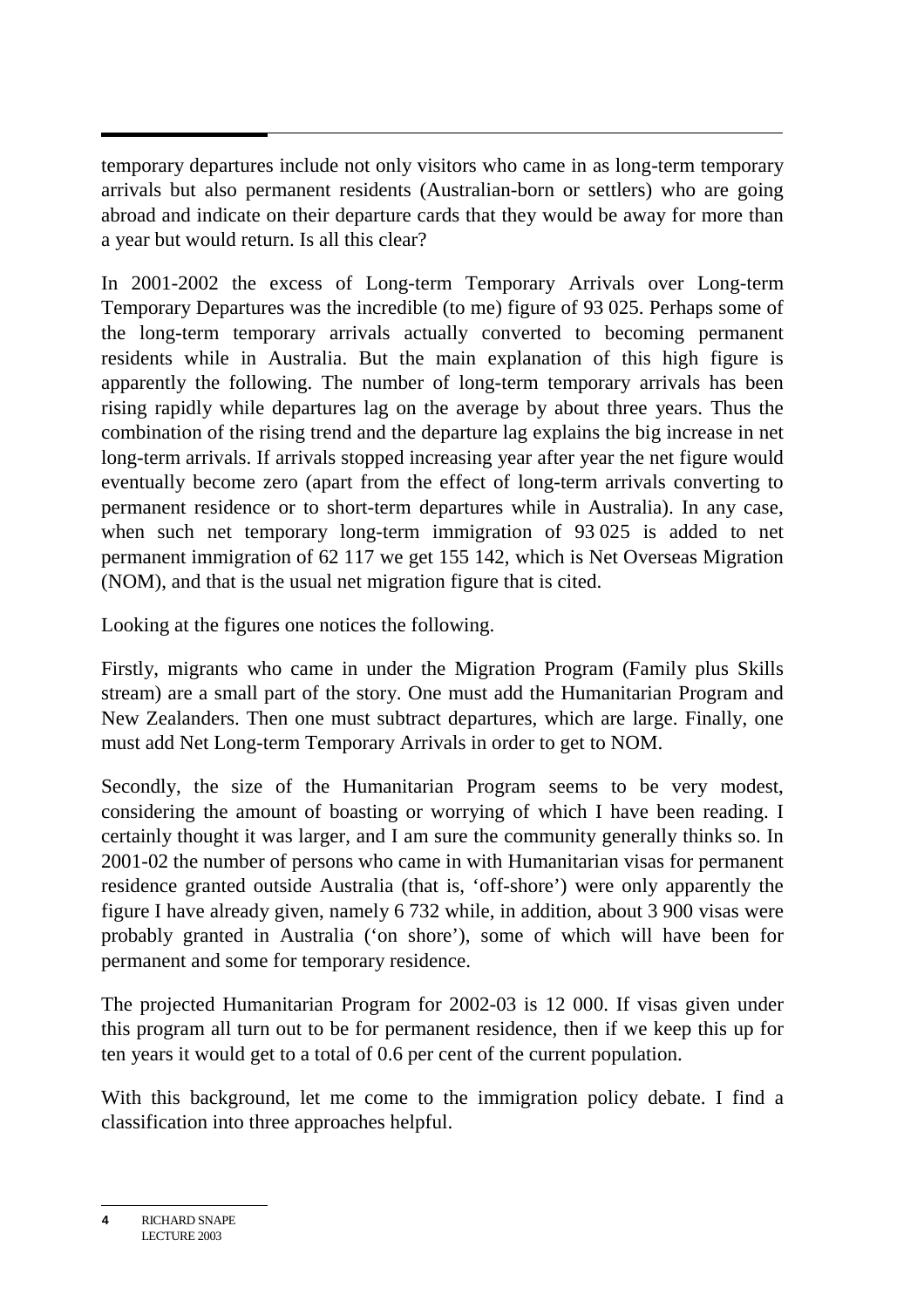#### **The conservative approach**

The first view – which I believe to be widely held - can be crudely summarized as follows. We are happy as we are. Why should we have bigger, more crowded, cities, more sprawl, more people on the beaches? Australia is a great country and gives us a great way of life. Some would say it is ' the best in the world'. We like our big gardens, our single storey houses, our freedom to build where we like, and our wide open spaces. Why change? Perhaps we once needed some population growth, but now it is time to stop. So keep the population constant or, maybe, keep net migration down to zero. Why go through the inevitable changes that migration and population growth bring. The motive for this view may be a concern about the environment, a fear that immigration increases unemployment, or just plain dislike of changes. In the last case it is truly a 'conservative' view. I do not personally subscribe to this conservative approach, but I believe it is widely held.

Some people holding this kind of view dislike some of the migrants that have been coming here, and expect more of the same if the immigration program continues. Or they may not object to the migrants who are already here, but think that further migration is bound to bring in people who will just be too different from ordinary Australians, leading to a disruption of social harmony. It has to be emphasized that it is possible to oppose more population growth for environmental reasons, and hence oppose net migration, without in any way being hostile to migrants who are now here. The existing migrants are now part of our community and we accept them, but we just don't want a bigger community. One can love one's own children without wanting any more of them.

It is worth thinking about the practical implications of this approach. Suppose the aim of policy was to keep net migration at zero, so that inward migration (perhaps primarily of New Zealanders and a few from the United Kingdom) was just balanced by emigration. Since emigration cannot be regulated, and is also difficult to forecast, it would be difficult to bring this result about year by year. But, over period of years, on the average it may be possible. As I have already explained, natural increase is, and will continue to be, positive for some years and then, because of the decline in the total fertility rate, will turn negative. This means that the population will first increase and then continually decrease. Alternatively, the aim may be to stabilise the population. In that case net migration would first have to be negative — through emigration exceeding immigration — and then turn positive. Various practical compromises could be worked out, always bearing in mind the difficulty of forecasting varying elements in immigration, and the whole of emigration.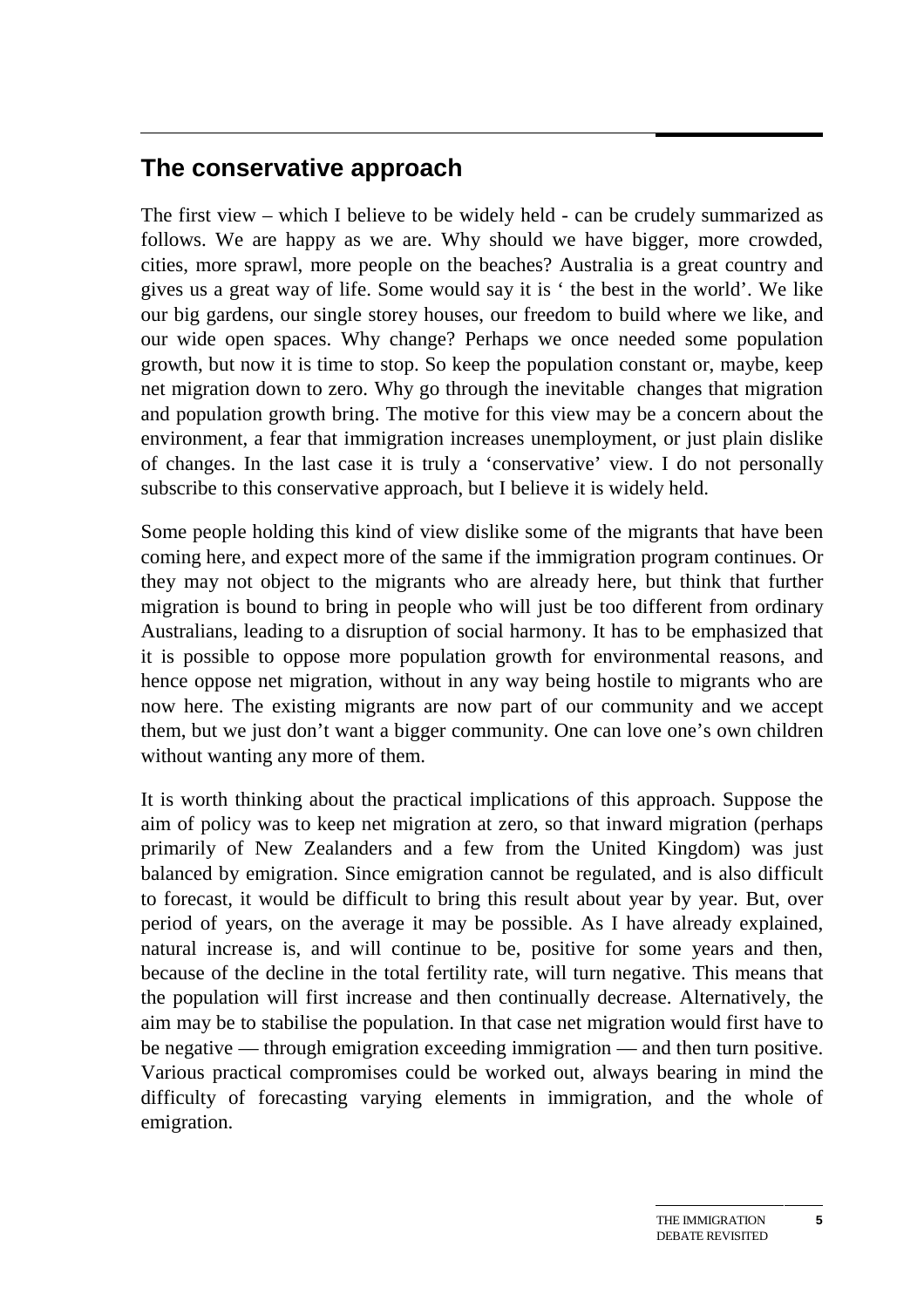We should also allow for the possibility that, if the spirit of conservatism makes Australia less attractive to the more skilled and internationally mobile minority, emigration may grow. If there is not to be a continuous and drastic decline in the population, some substantial positive gross immigration will then be inevitable, first to keep net migration at least at zero, and, in addition, to make it positive, and so halt population decline. This means that our 'parochials' may just have to live with more and more migrants.

## **The pragmatic approach**

The next approach, the Pragmatic Approach, must inevitably play a big role in determining government policies. I believe it does so to a great extent at present, more so that in earlier years. The pragmatic approach has two elements. First, it focuses on short-term effects, especially effects of immigration on the labour market and on social strains. There is a particular concern to minimise the period of initial unemployment suffered usually by new immigrants. This leads to the emphasis on bringing in not just skilled migrants, or migrants with a high level of education, but specifically migrants with skills that are currently in high demand in Australia. Is this emphasis really a good thing? I shall return to that later. Recently I have seen mention of accountants, IT professionals and nurses. Recent policy has in this respect — in avoiding longer-term unemployment of new migrants — been very successful. Second, policy responds to various pressures and interest groups. I do not think I need to elaborate here. Conservative-minded public opinion is one of these pressures, and migrant organizations interested in family reunion visas and businesses benefiting from growth are others.

Now, in my view the pragmatic approach on its own, with its short-term emphasis, is not enough. When net migration is around 0.5 per cent of the population in any one year, as it has been in recent years, one would not expect many significant short-term effects, other than on the migrants themselves. But gradually effects accumulate, so it is important to think about the long-term implications.

I am not saying that the government is not considering long-term implications. Forecasts of population growth based on demographic estimates of fertility and mortality trends, and assuming various rates of net migration, are made. I have seen one Department of Immigration projection, with assumptions carefully stated and hedged, which assumes net migration (NOM) of 100 000 a year over the next 50 years, and projects a population of 25 million to 27 million by 2050, and then remaining relatively stable to the end of the century (DIMIA 2003). One might use this as a reference point for considering long-term implications. What are the likely effects of an increase in the population from about 20 million currently to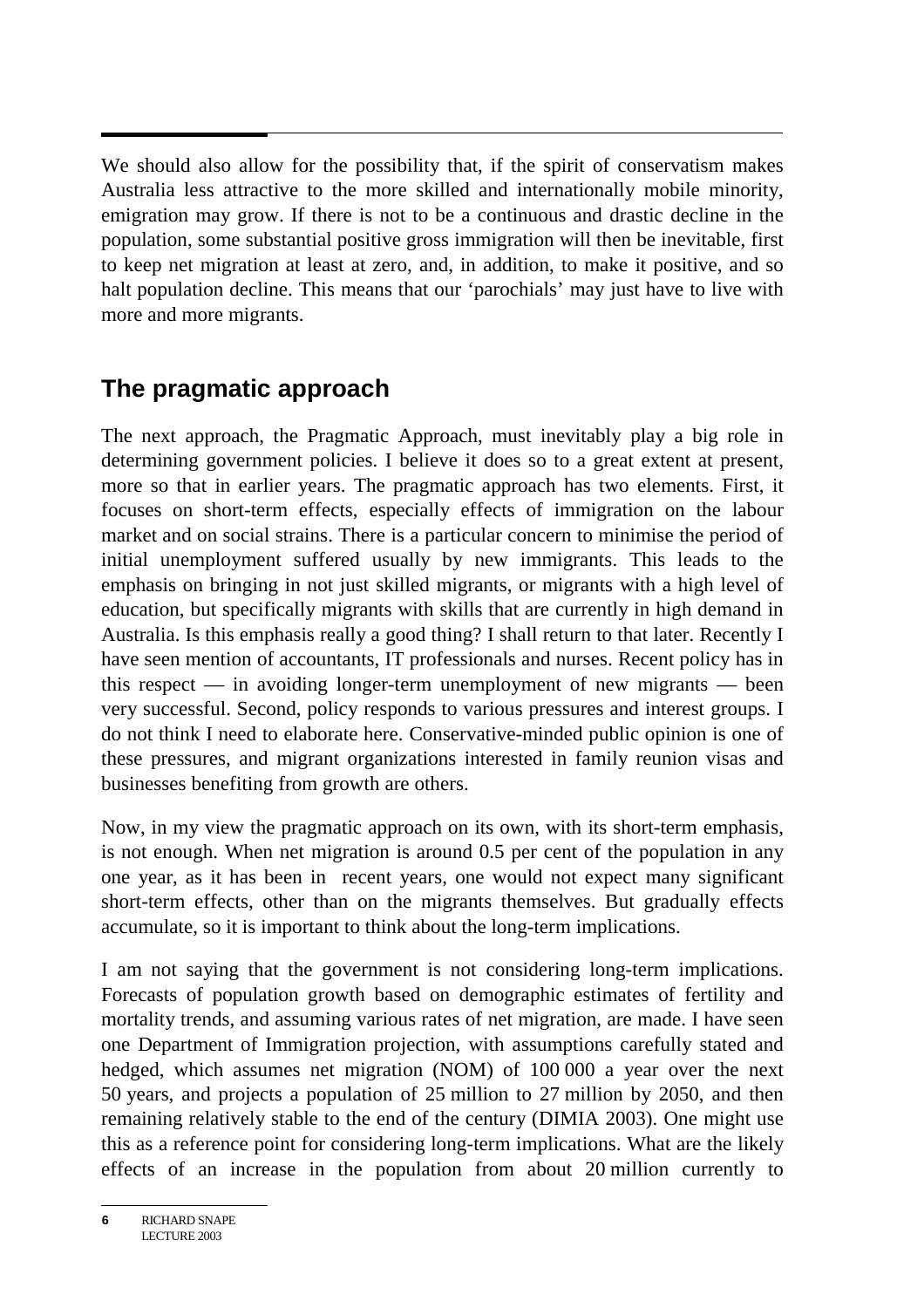25 million? And what, for example, would be the implications — and indeed the arguments for and against — of a doubling of the population over that, or a longer, period, ie to 40 million?

This leads me to the third approach — the Radical or Expansionist Approach. Here one envisages an eventual increase in the population to 30 or 40 million.

## **The radical approach**

Let us now consider the implications of the population doubling from 20 to 40 million. My discussion is primarily qualitative and very general, so the same issues arise in a move from 20 to 30 million, for example.

One must distinguish the stock from the flow comparison. Immigration and emigration are the flows, and the level of population at any time is the stock. I begin with the flow comparison. In order to achieve the higher population, given the rate of natural increase or decrease over the period, there would have to be an increase in net migration relative to what net migration is now. The new annual rate of net migration need not be constant (in absolute or rate form) but it would certainly be far higher than that of the nineteen nineties, when it was about 90 000 per year (average of 1995-6 to 1999-2000). From 1949 to 1986 the population doubled in 37 years, and from 1958 to 2001 it doubled in 43 years. But this could certainly not be repeated even if the net migration rate were the same as in those earlier years, because the rate of natural increase is so much lower and will eventually fall to zero and then become negative.

It can be roughly estimated that, if net migration were 200 000 a year for the relevant period, and given various plausible assumptions about fertility and mortality trends, Australia's population might reach about 34 million in 2051 and 40 million in about 2081 (These results follow from the assumptions of the DIMIA projections mentioned above). The estimates depend on predictions about trends in the total fertility rate as well as the mortality rate, and I do not vouch for the details. Orders of magnitude here are relevant. Also, over the period concerned the actual net migration figure could vary, as long as the average was eventually attained. Thus, even if one concluded that there would be net benefits from having a population of 40 million relative to a population of 20 million by about 2050, or later, one would have to consider the implications of a very large rise in the average rate of net migration. In fact, the calculation I have just given could be interpreted in a different way It might lead to the conclusion that politically plausible net migration rates in the future cannot lead to anything near a doubling of the

**7**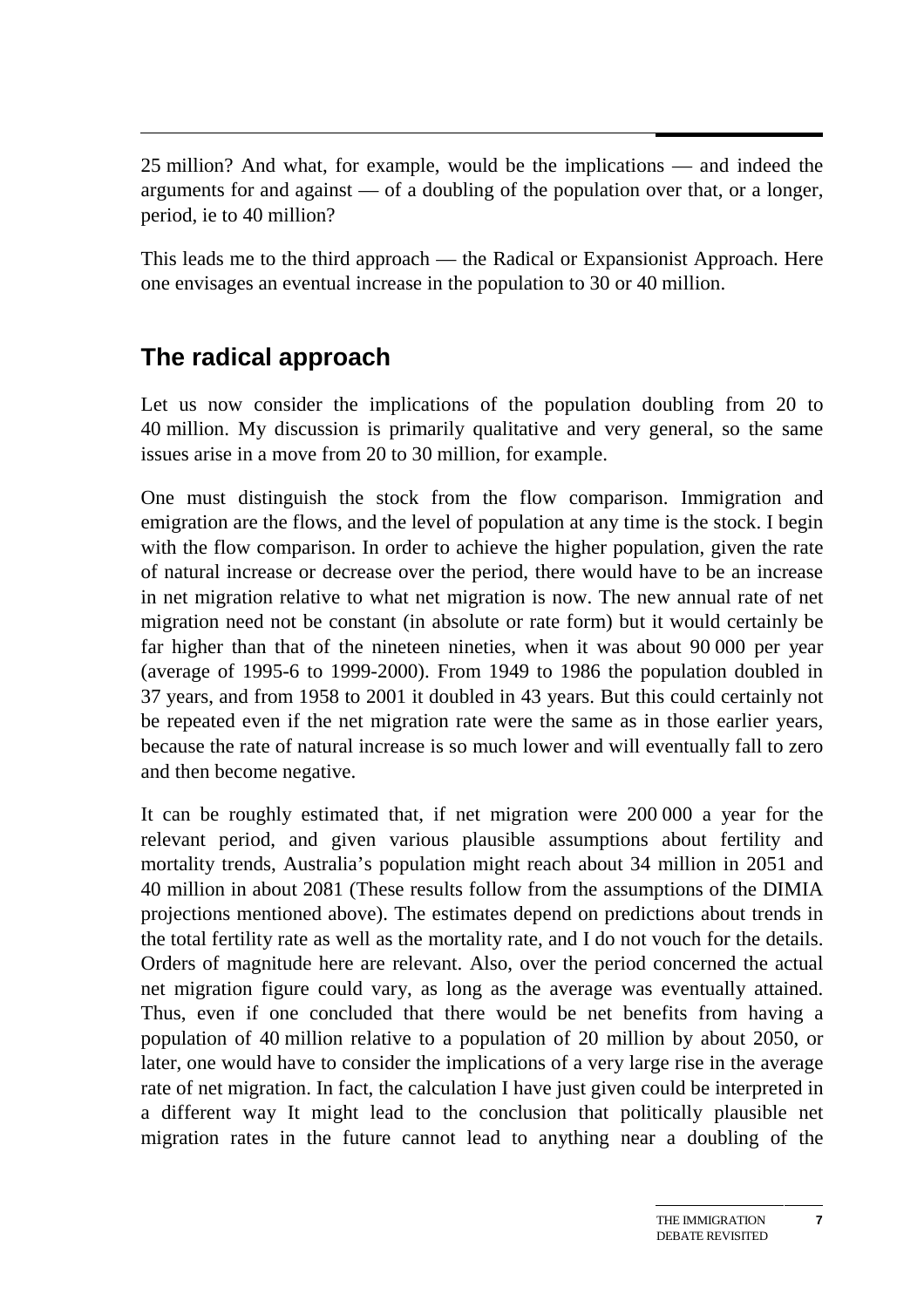population in fifty or so years, if ever. Hence the question-mark in the title of this paper.

I now come to the stock comparison. It involves asking the question: what would be the gains and losses in having a population of 40 million at some future date relative to a population of 20 million. I am not suggesting that the government should choose a rigid population 'target' of 40 million, or some other figure, such as 30 million, nor determine a constant annual quantity or rate of increase of net migration to achieve it. Circumstances change, including the view of the future in many respects, the year-by-year availability of suitable migrants may change, and the political and pressure group environment will change. But the annual or periodic migration decisions (insofar as policy can influence net migration at all) do need to consider the longer-term implications of a series of short-term policies.

I have talked rather airily about benefits and costs, but have not specified exactly whose benefits and whose costs I am concerned with. Basically, I have chosen to be concerned with the aggregate welfare (net benefits or costs) of the existing permanent residents of Australia and their descendants. The immigrants themselves will gain, unless they have made mistakes in coming to Australia, perhaps through lack of good information, The question is: will the rest of us, who are now here lucky enough to be in the Lucky Country — including earlier immigrants, and our descendants, gain? The freer we are with entry, and, in particular the bigger the Humanitarian program, the bigger will be the aggregate gain to those foreigners who are lucky enough to become immigrants. That is obvious and is left out of account here. In addition, there are some citizens or residents — indeed like myself — who would derive satisfaction from Australia having a much more generous Humanitarian program, even if it reduced the net gain (or increased the net cost) from the more narrow, selfish point of view on which I focus here.

## **Weak arguments for and against a higher population and immigration**

There are numerous arguments that are or have been advanced for and against immigration or a substantially higher population. Some are weak or based on confusions, while others are, in my judgement, not decisive, or need to be heavily qualified. One could certainly take up much time going through them in detail. Here I will just list them with the briefest of comments, so as to move on to the issues that seem to me decisive.

'Populating the empty spaces of our vast continent' was a very popular argument for many years before the last war. It led to a series of failed policies designed to

**<sup>8</sup>** RICHARD SNAPE LECTURE 2003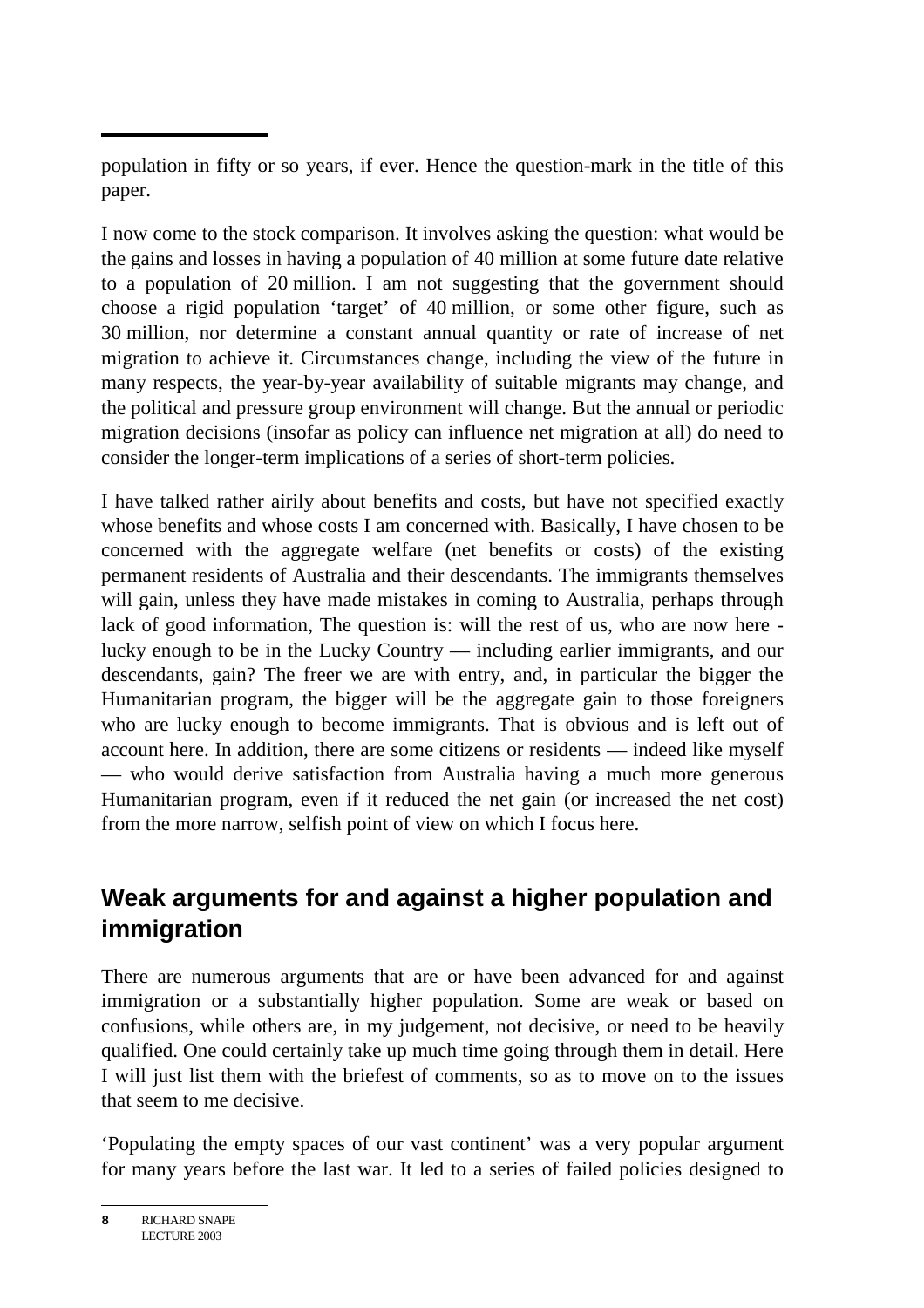develop rural agriculture, including closer rural settlement by first world war exservicemen. It led to expensive irrigation projects and advocacy of more of them. The truth is that the future of Australia is not in rural development, except for tourism and retirement homes. The future immigrants, like the existing population, will prefer to live on the coast and mostly in urban environments. They will be producing (or designing) high-quality or very specialised manufactured goods and, above all, services of various kinds, both for the home market and for export. Agricultural productivity, no doubt, will increase, but agriculture is unlikely to require more people.

'We need immigrants to reduce or moderate the ageing of our population which is in prospect because of the decline in the fertility and mortality rates'. It is true that immigrants have tended to be younger than the average of the Australian population. And this must have some temporary, beneficial effect. But immigrants themselves also grow older, so this can only be a temporary effect unless the rate of immigration continually increases. Demographers, notably McDonald and Kippen (1999), have shown that some immigration, perhaps the first 80 000 to 100 000 per annum can make a significant difference to the future age profile, but higher immigration beyond that has less and less effect. If one compares the current population with a later higher population level that is brought about by immigration, it is only the process of immigration, not the higher level of population, which has an effect. One cannot base an argument for a substantial increase in the Australian population on this temporary demographic effect. The technical paper by McDonald and Kippen has a rigorous exposition of this, perhaps surprising, message.

Now I come to the most popular argument against immigration – and presumably against a higher population. In its crude form it is completely fallacious. Nevertheless, public opinion polls have shown that it has been, and presumably is, popular, and I believe this to be true not just in Australia. The argument is that 'immigration increases unemployment'. To people who have not studied economics (or 'economic rationalism', as it is strangely but flatteringly described in Australia) it seems plain commonsense, is it not, that when immigrants come into the country looking for jobs this must increase unemployment? Now, here one must be precise. It is highly likely that many, or even most, of those immigrants who seek to enter the labour force will initially be unemployed, either because it takes time to find a job, or because they lack some necessary basic skills, notably mastery of the English language. The crude popular argument is that immigrants will take the jobs of some of the existing population. This argument is most popular at a time of recession.

In fact, not only supply but also demand for labour will increase. In the short term either demand or supply might increase more than the other, depending on many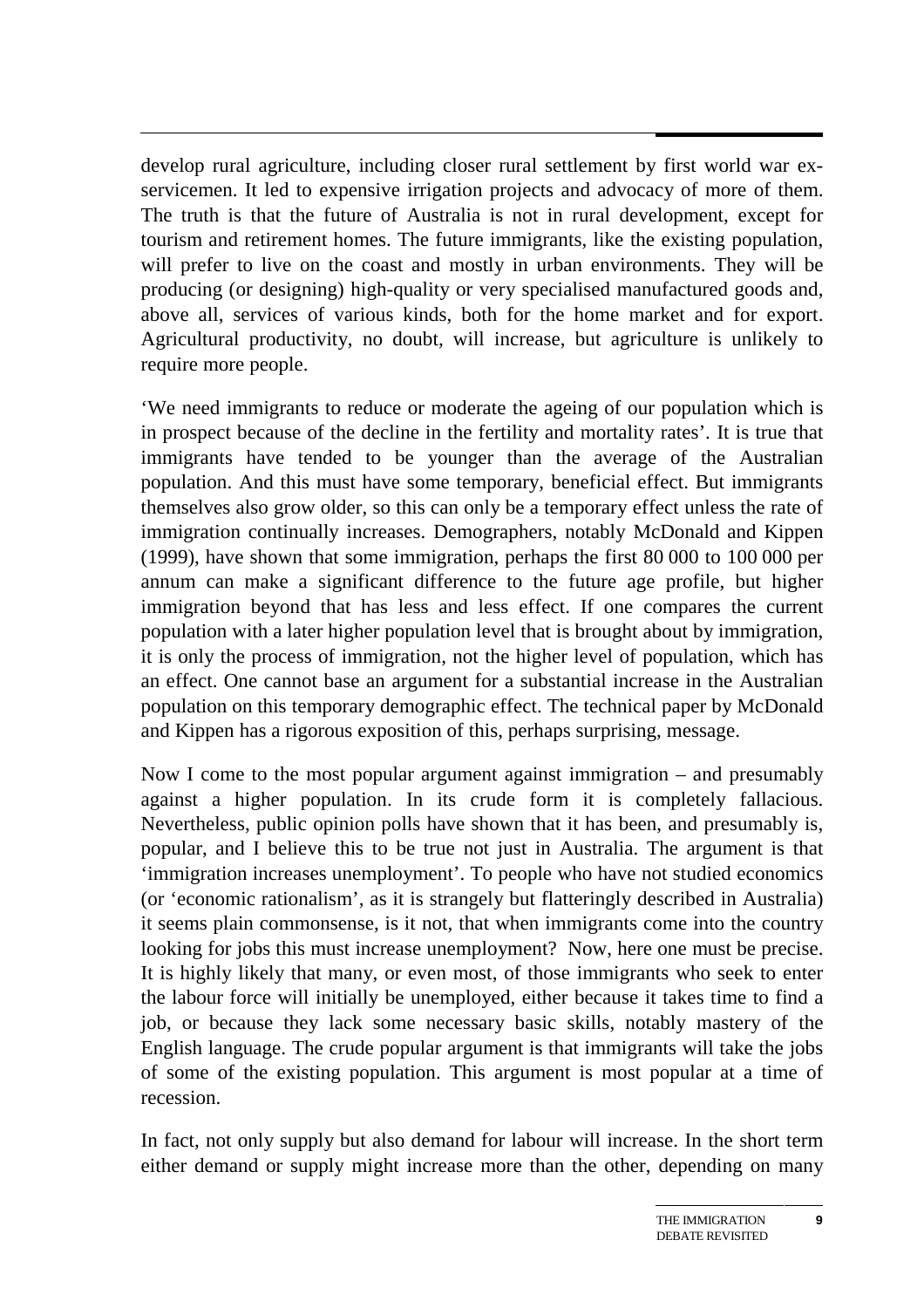factors, including associated fiscal and monetary policies. I will not trouble to spell this out here. There is certainly no presumption that only supply of labour will increase as a result of immigration. One could write a whole paper spelling out particular circumstances where demand or supply might increase more. Two simple things can be said at this stage. First, it is highly unlikely that immigration in any one year equal to, say, 0.5 per cent of the population (the Australian percentage before the recent 'long-term temporary' boom) would have a significant short-term effect either way. Second, it is more than unlikely, but a ridiculous idea, that if the population increased, say, from twenty million to thirty million over a period, and the initial rate of unemployment was 6 per cent, at the end of the period the unemployment rate would be 37.3 per cent. That would be the implication of a 50 per cent increase in the labour force combined with zero increase in the demand for labour.

Before I started this project I thought that the real limitation on population growth in Australia might be inadequate water supply. Of course, as economists we do not think in terms of absolute limits but in cost-benefit terms. There is plenty of water in the north, but that is not where Australians want, or will want, to live. The cost of piping it to the south would be very high, though of course it is a possibility. The question is whether additional water for, say, double the present urban population, could be provided primarily in the south-east.

This is a fascinating subject and I defer to the experts in this field. Two facts immediately hit me when I looked at this subject. Seventy-two per cent of the water used in the Murray-Darling basin area is used for irrigation. All other uses, including urban use for households and commercial and industrial purposes take just 28 per cent. I found that an amazing figure. Secondly, there has been a gross, unbelievable waste of water, including water resulting from the Snowy Mountains scheme, essentially because water has not been properly priced. This has led to extreme results, notably development of irrigated rice and cotton production. The waste is also in urban areas, notably for watering private gardens. Furthermore, environmental damage has been done through the excessive diversion of water from river flow into irrigation. This is a widely discussed issue now, and I will skip the details. The bottom line is that if water were properly priced, and hence incentives were set up for its more efficient use, both the water needs of environmental (river flow) improvements and for a much higher population could be supplied at a reasonable cost.

'A higher population would have bad environmental effects'. This is a common argument of the opponents of immigration, and it must be taken very seriously. It is also a large subject and I cannot do it justice here. It has to be remembered that large environmental problems, notably soil erosion, have been caused by rural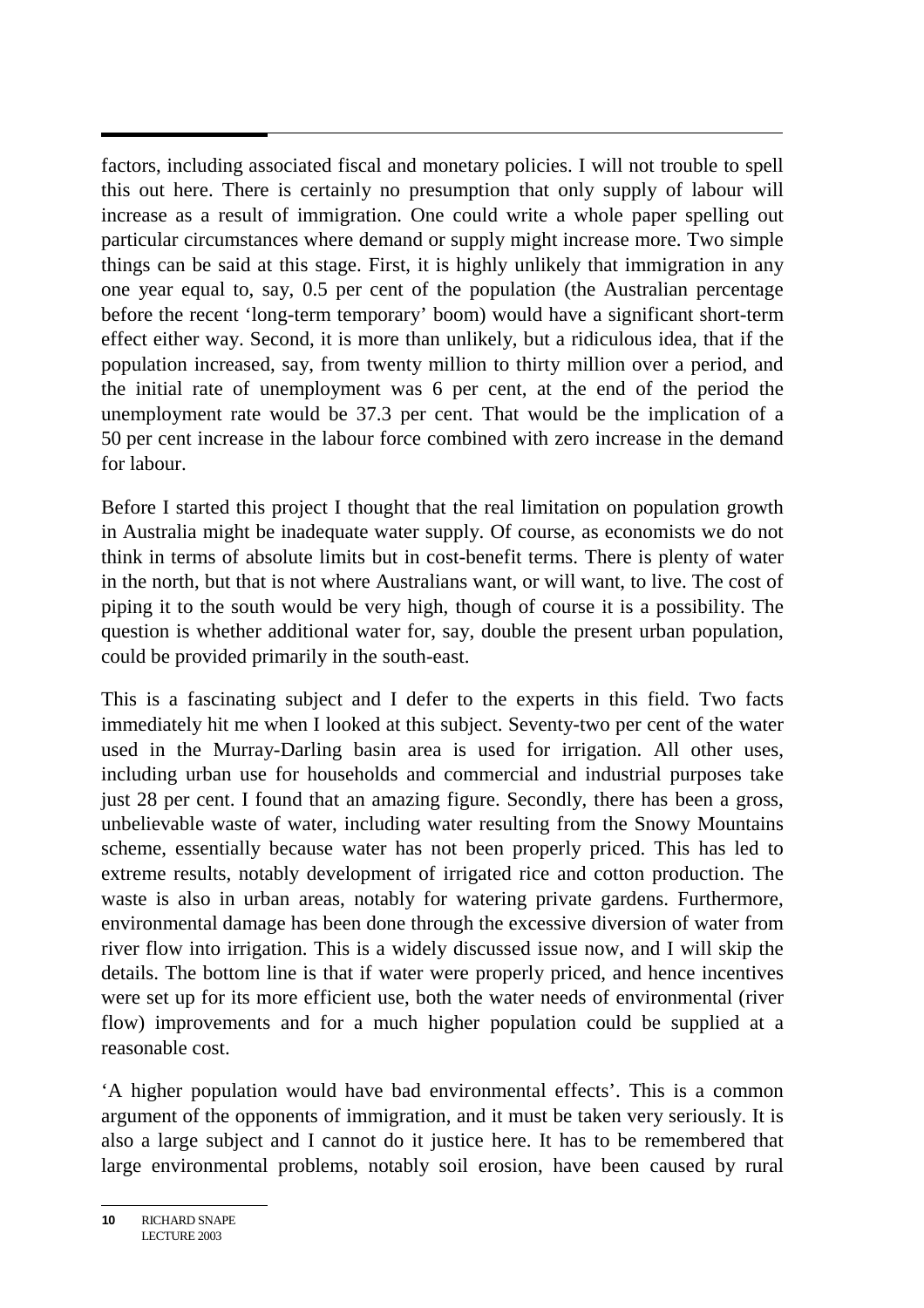developments, often many years ago. To repeat what I observed earlier, the extra population should not, and will not, go into expanding agriculture. This is often forgotten.

Essentially, what one should worry about are the urban and the coastal environment. I have no doubt that sensible town planning and controls of various kinds on coastal development are crucial. These are needed in any case, even in the absence of population growth, as are measures to limit urban pollution. Indeed, a central message of orthodox economics is that externalities (that is, market failure) should be dealt with directly, for example through taxes, subsidies, sale of pollution rights, and so on. But if we continue to have uncontrolled (or weakly-controlled) coastal development, inadequate or unimaginative town planning, and fail to deal adequately with urban environmental issues, then population growth is more likely to have adverse environmental effects. To put it another way: the view that both water supply and environmental effects are not serious constraints on reasonable population growth, is conditional. The conditions are that water will be properly priced and that environmental problems (externalities) in general will be dealt with appropriately directly.

There are various other economic arguments for and against immigration that I have not time to deal with here, except to say that none of them seem to me conclusive. Often the argument can go either way, depending on a balance of considerations, where the outcome is unclear.

I will pass over an argument well-known to economists — and prominent in the economics of immigration - namely that a significant increase in population tends to increase capital values of land and fixed capital, including housing, and these gains go to the existing owners, who are likely in the main to be existing residents of the country. Basically there is a transfer of capital from migrants to these existing owners. In addition those residents who are not owners of such property or of companies that own property, and have demand for them, will lose, this being a redistribution within the initially-resident population, a redistribution that has considerable political implications. There are subtleties that I will not explore here.

The stage I have reached is this: two arguments in favour of immigration and higher population (to fill the open spaces, and to reduce the ageing of the population) I have, more less, dismissed. Various arguments against population growth I also regard as either fallacious (immigration causes unemployment) or as conditional. If water will eventually be correctly priced and if adverse environmental effects in general will be dealt with in obvious ways directly, potential water shortage and environment effects do not provide strong arguments against population growth. Obvious environmental policies include intelligent town planning (including the planning of new suburbs and new cities) and constraints on coastal development.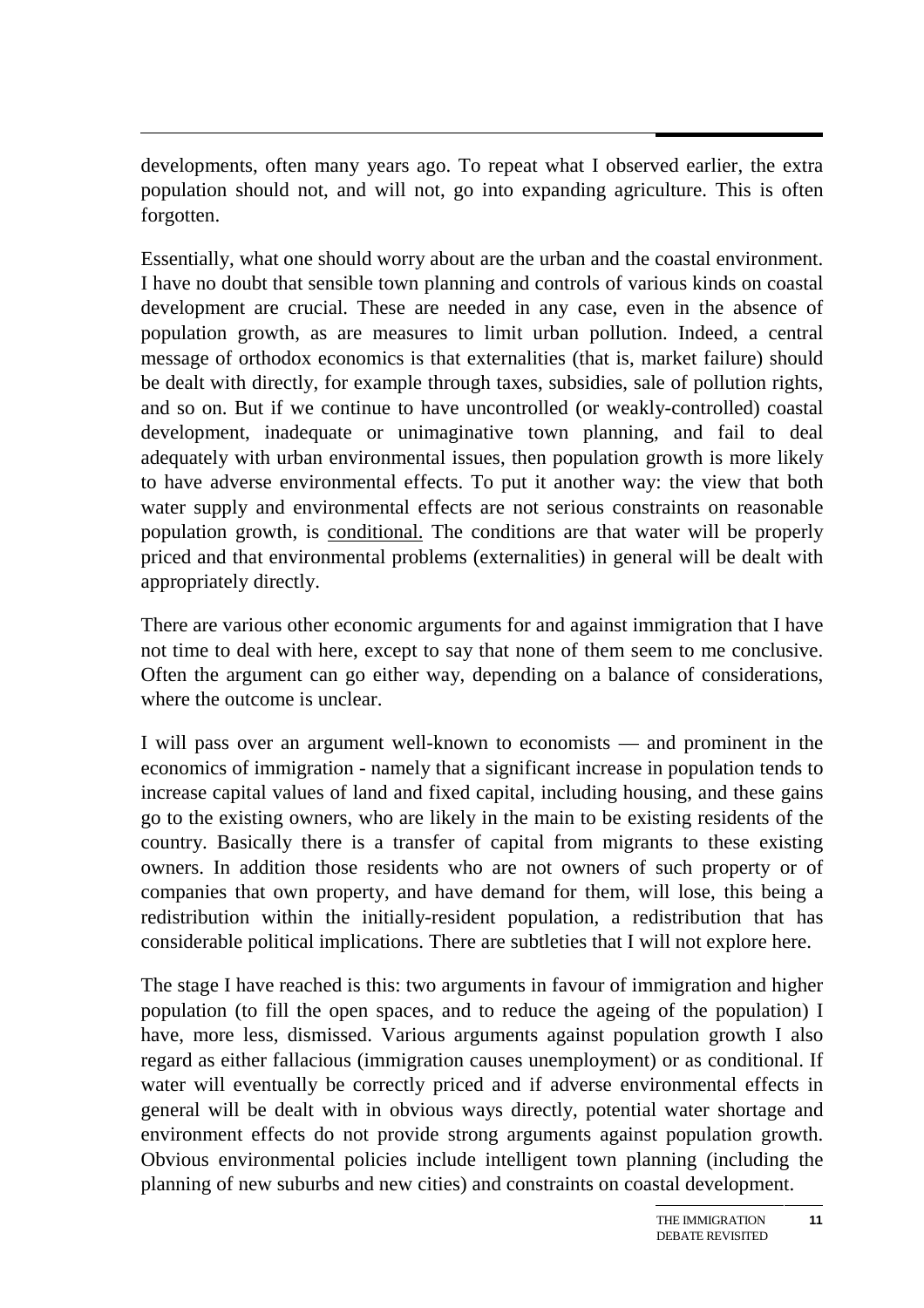Now, here I must emphasize the following. One cannot defend the case for immigration and higher population just by showing that arguments against an expansionist policy are weak or inconclusive. One has to have an argument for immigration. If arguments on both sides were weak, then the conservative position must surely win. All changes are potentially troublesome, even if they take many years to come about. And why should we let in every year many foreigners to join our happy national family if there is not a strong and conclusive case that we will benefit as a result? Hence I now come to, what seem to me, the three crucial arguments on which a radical (ie expansionist) approach must be based.

## **Populate or perish**

The first argument is the good old ' populate or perish' argument. This was explicitly the motivation for the great Calwell post-war migration program. But, does it still make sense? In relation to the vast populations of China and Indonesia it hardly seems to matter whether we are 20 million or 40 million people. It is not population but the size of the economy that matters, or may matter. We do not know exactly what kind of threat to our security, if any, we will face, and it is now widely accepted that the likelihood of straight-out invasion is low or zero. All one can say is that defence, whether forward defence, defence against terrorism, or whatever, costs money, and the need is unlikely to increase with population, but the capacity to pay for it will. Perhaps, in the case of terrorism the cost of defence may actually increase with population, but leaving that possibility aside and assuming that there is a given cost of defence, however determined, it will be a lower cost as a percentage of GDP the larger the workforce.

Furthermore, I have no doubt that Australia's influence, whether in the region or the world, would increase if it were a substantially larger economy, able to provide more funds in aid, in contributions to international organizations or in joint international action. There are many ways in which other countries can benefit or harm us, and also many ways in which we can do some good in the world — if that is our desire. I have spent thirteen years in the United States teaching in a school of international studies where such matters are studied closely and considered important. I will leave it at that here. Finally, focussing specifically on international economic policy and negotiations, Australia will carry more weight when it is a larger market for other countries' goods.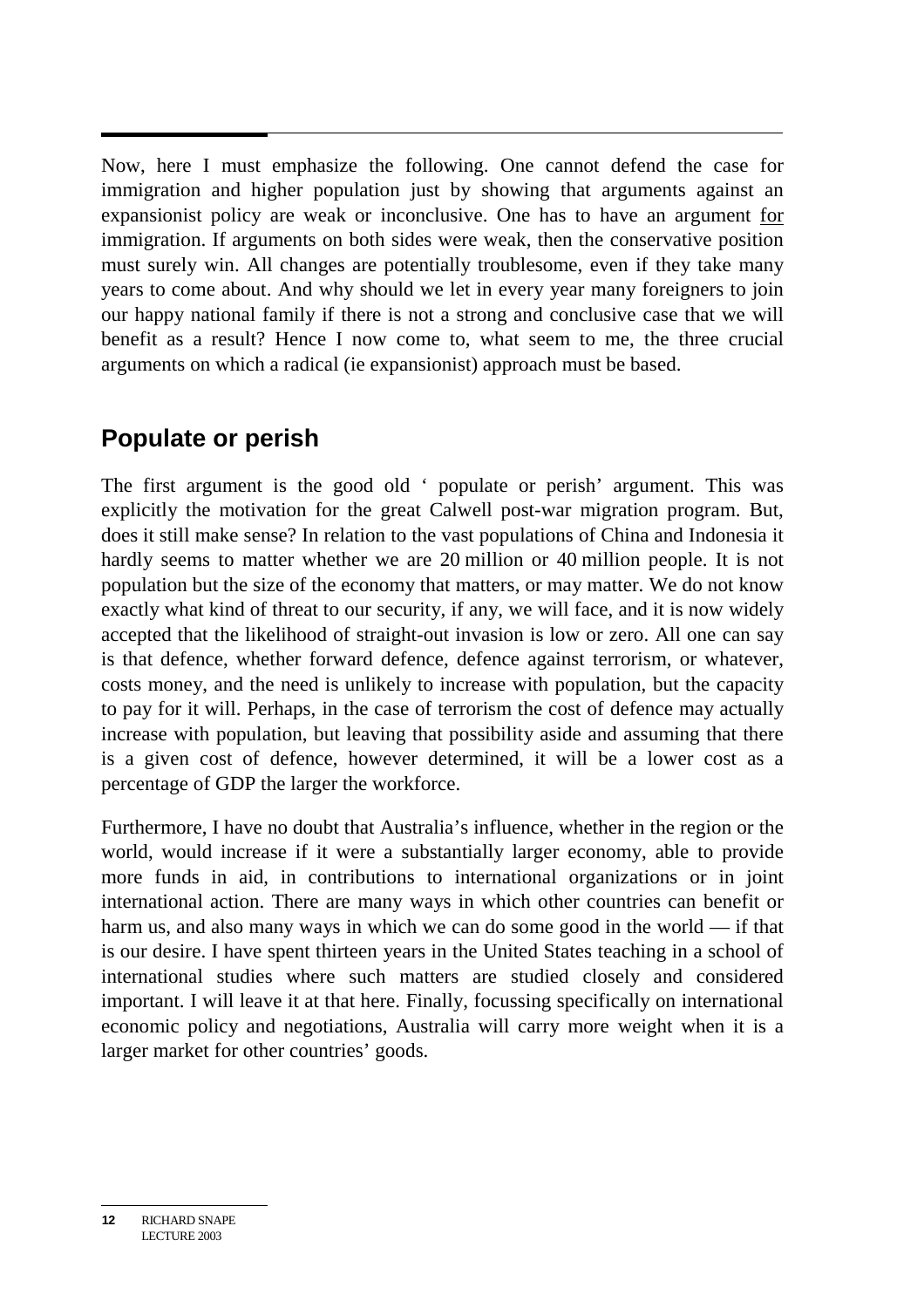## **Scale, variety, choice and the tyranny of distance**

The second argument for a radical approach to population policy is economic, in the broadest sense. I do not think it can be easily backed up or proven by formal econometric models of the type that economists love. One must just reflect whether it is reasonable, whether it is supported by international comparisons, and whether the economic logic on which it is based is sound. It may be that elements of it could be analysed empirically, and perhaps Australian economists have or will do so. In the broadest sense it is the economies of scale and specialisation argument. But I want to give it a special wrinkle here.

A larger economy allows for utilisation of economies of scale in goods and services that are not traded internationally. This includes transport and communication services, and public administration. Furthermore, it allows for more variety of products and hence greater available choice. In addition, by allowing for more producers who produce at reasonable scale levels it makes possible a more competitive environment. It also allows for more network economies All this does not apply to goods and services that are internationally traded at (close to) world prices. The net effect is, other things equal, to raise the standard of living (per capita GDP). If all goods and services produced and consumed in Australia were fully tradable internationally (with low transport costs) the argument would not be valid. One could think of many examples, and need just think of the choices available in the United States or in Europe compared to those available in Australia. The experience of Japan, and indeed many other countries, also suggests that a large home market can provide a platform for a take-off into quality exporting.

The special wrinkle is that this argument is particularly applicable to a country, such as Australia and New Zealand, which is in a remote location. What is internationally tradable in the Netherlands (a country with an economy of similar size as that of Australia) is not so readily internationally tradable (with low transport costs) in Australia. The special feature of Australia and New Zealand compared with European countries or Canada is the tyranny of distance. Cheaper air fares and faster air travel, email, and the Internet have not overcome this. It seems to me that the relative geographic isolation of Australia provides a strong case that a larger population and hence economy would be beneficial. Of course, at some stage diminishing returns, principally through environmental and congestion effects, will dominate these economies of scale and diversification effects. In my judgement, and it cannot be more than that, this would not happen much before the population doubled again. This is a judgement that is subject to the conditions about water supply pricing and environmental policies mentioned earlier, and it is, of course, no more than a rough judgement.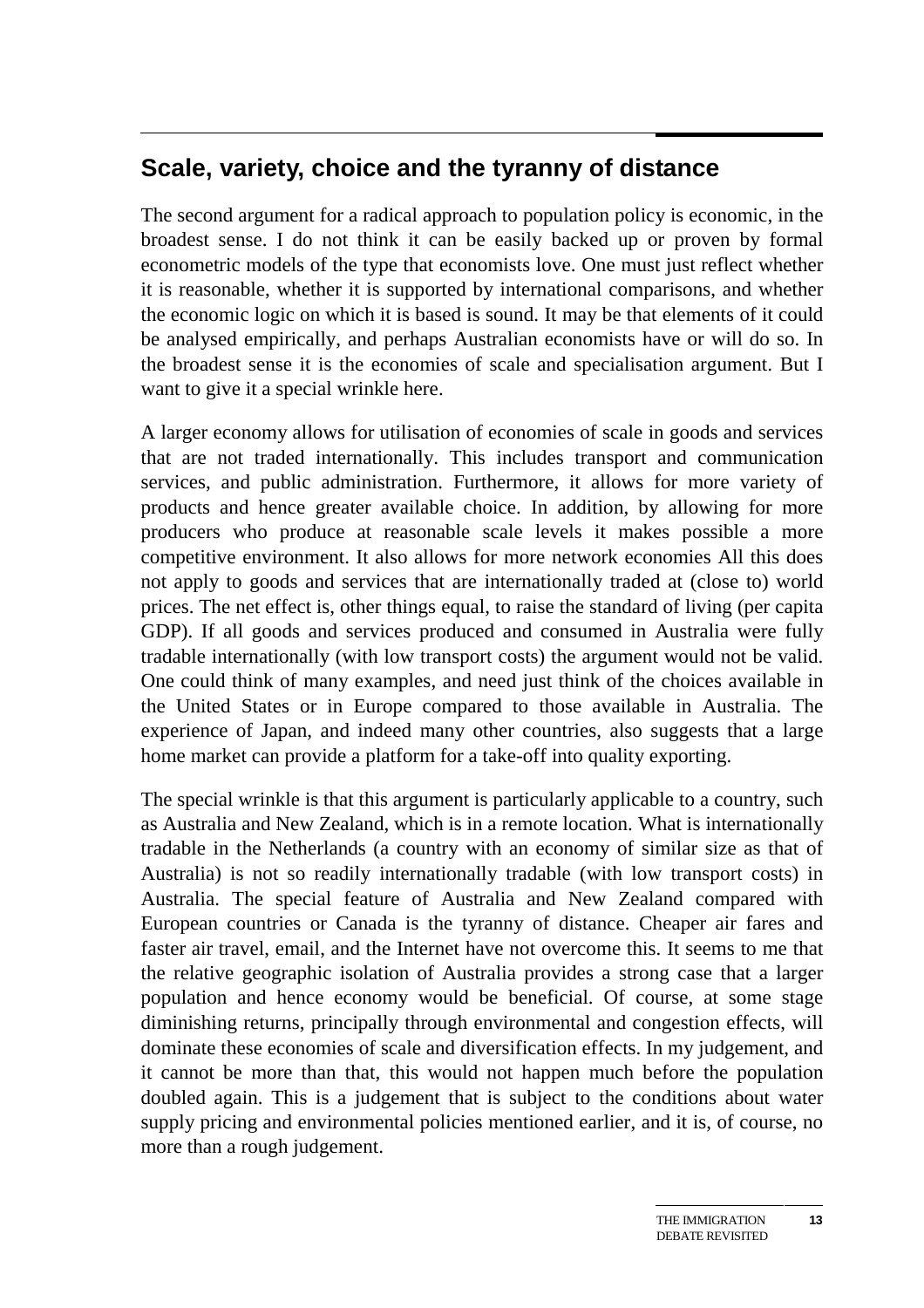# **How many and what kind of immigrants ?**

As I have already pointed out, if the future population is to rise to much above the 25 million where net migration at the recent rates would bring us, then the net migration rate would have to rise substantially. This means that we would need to have a much larger migration program. Would that be politically acceptable? At this point the Radical Approach, to which I subscribe, must be qualified by the fact that the majority of the public probably adheres to the Conservative Approach, while most governments adhere to the Pragmatic Approach.

Public opinion polls in the past have shown that rarely does a majority of the public favour higher immigration, and more often has wanted immigration reduced. An exception was the period immediately after the last war when the 'populate or perish' motive was widely accepted, and even then the public wanted primarily British migrants and not the multicultural mixture (with the British still the largest part) that the government actually brought in (Goot 1988). Much has been written on this divergence between public opinion and government policy (see, for example, Betts 1999). The interpretation of opinion polls is often not clear, and answers depend both upon the way questions are framed and the information that the respondents have. It seems that often the public has been happy in retrospect with earlier immigration — which it had opposed at the time — while it was opposed to levels of current immigration. Governments have been, and may in the future also be, ahead of public opinion.

In my naïve and idealistic view (a view articulated by Edmund Burke a long time ago) politicians are elected to govern in what they believe to be the national interest, making themselves familiar with all the relevant facts and arguments — something the average citizen cannot do but has delegated to them — so they need not govern by public opinion poll. Nevertheless, there are limits that a pragmatic government cannot ignore. I would like to be proven wrong, but I doubt that the rate of immigration required to bring Australia to 40 million this century, however desirable that end result may be, is feasible for that reason.

If we set high standards for the levels of education or skills required for immigrants, then, in addition to public opinion, the other limit to immigration is the availability of such 'high quality' immigrants. The higher our standards, the more we are in competition with other developed countries, notably the United States and Canada, but eventually also many European countries which have low fertility rates and an increasing interest in skilled migrants. Furthermore, the likely principal sources for such high-quality migrants, namely India and China, will probably become increasingly attractive themselves. On the other hand the growing size of the somewhat westernised educated middle-class in those countries will provide a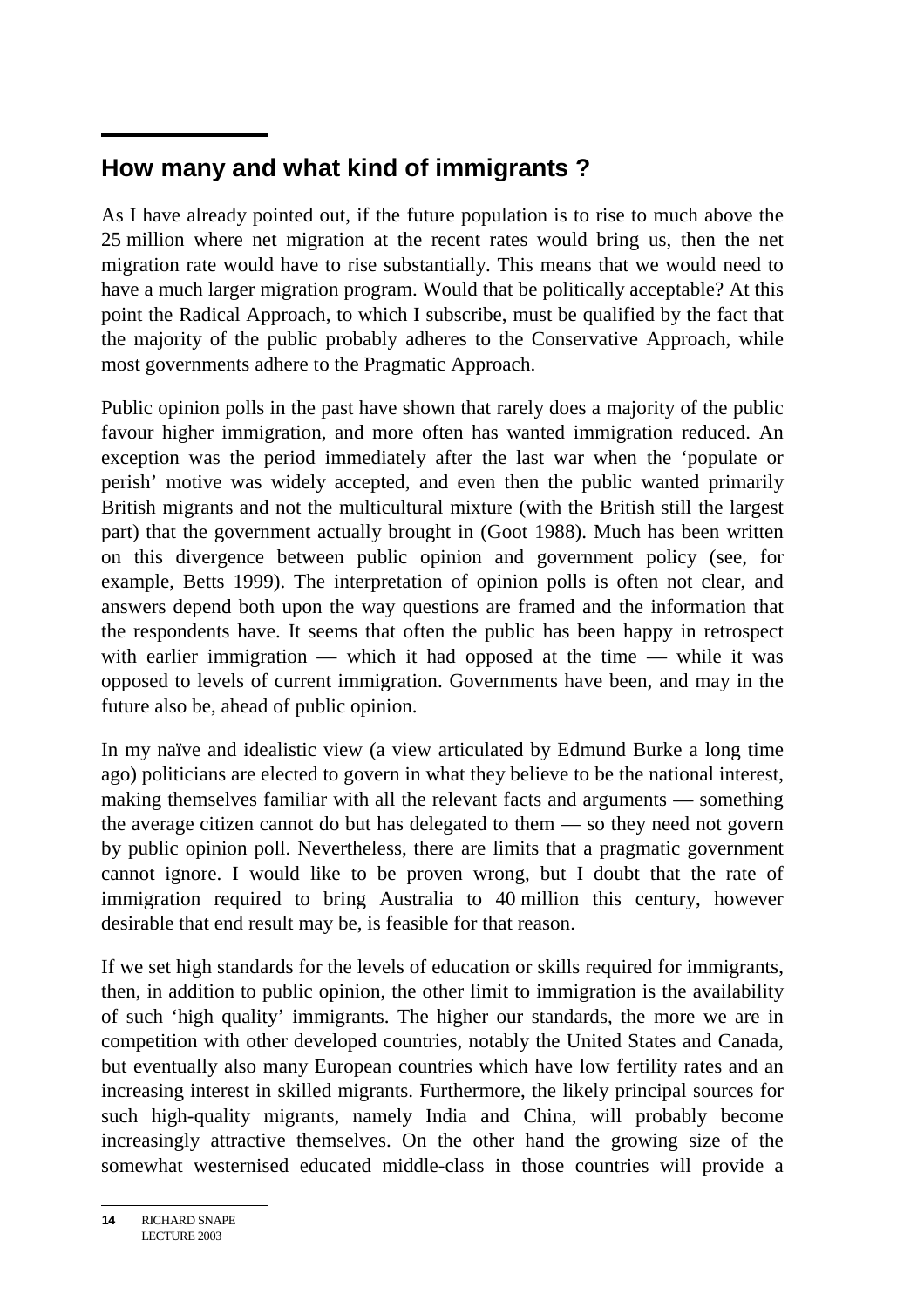growing reservoir of suitable migrants. In any case, in my view, we should seize the opportunity now to bring in skilled and educated people.

We should not define 'skilled' too narrowly, and just with a focus on the short term. We need people who are flexible in the kind of work they can do, and who bring in a culture that they pass on to their children which values education. Taking a long view, a degree in English literature or history, or — dare I say it -even music, may be as valuable — or more so — as a degree in accounting. If I may slide in an unfashionable and no doubt very controversial thought, we might even bring in far more refugees not only because it is the right thing to do, but also because they are likely to be more grateful to Australia, and eventually more committed to it. Many of them actually have skills and good education levels, even though the skills may not be those that in the short term are in the highest demand. A crucial skill certainly is mastery of English (which many recent Humanitarian migrants seem to have lacked), though for younger immigrants that can certainly be learnt.

Skilled, educated, or entrepreneurial migrants are likely to earn higher incomes and raise the average productivity of Australia. The question is how these benefits, which will mostly go to the migrants themselves, would spread to the existing Australian population. Firstly, skilled immigrants with higher incomes will pay more taxes, which are then available for redistribution and the provision of public infrastructure and services. Secondly, they are less likely to be unemployed for long periods, and generally require less welfare, including unemployment benefits, and eventually old age pensions, compared to unskilled immigrants. Thirdly, there may be externalities, through effects on the national culture, perhaps inducing a stronger belief in education and related values among other Australians. But here we must be aware of the conservative approach: some of our fellow citizens will not regard the last as a benefit, and may prefer the national culture just as it is. And one can also think of adverse effects, notably resentment of success.

A fourth benefit is more subtle. It has been spelt out by Garnaut (2002) recently. Skilled immigration is likely to raise the relative real wages of the unskilled, through increased demand for labour services of various kinds. (Of course, all work requires some skills. I am referring here to those labour services which do not require extensive training). As a general point, if there were just two factors of production, skilled and unskilled labour, the more the skilled factor increases relative to the unskilled, the more the real wage of the skilled will fall and of the unskilled will rise. This is a redistributive effect, which may well give rise to complaints from existing skilled residents. But it is likely both to make the income distribution less unequal and to reduce unemployment of the unskilled, this being where most unemployment can be found.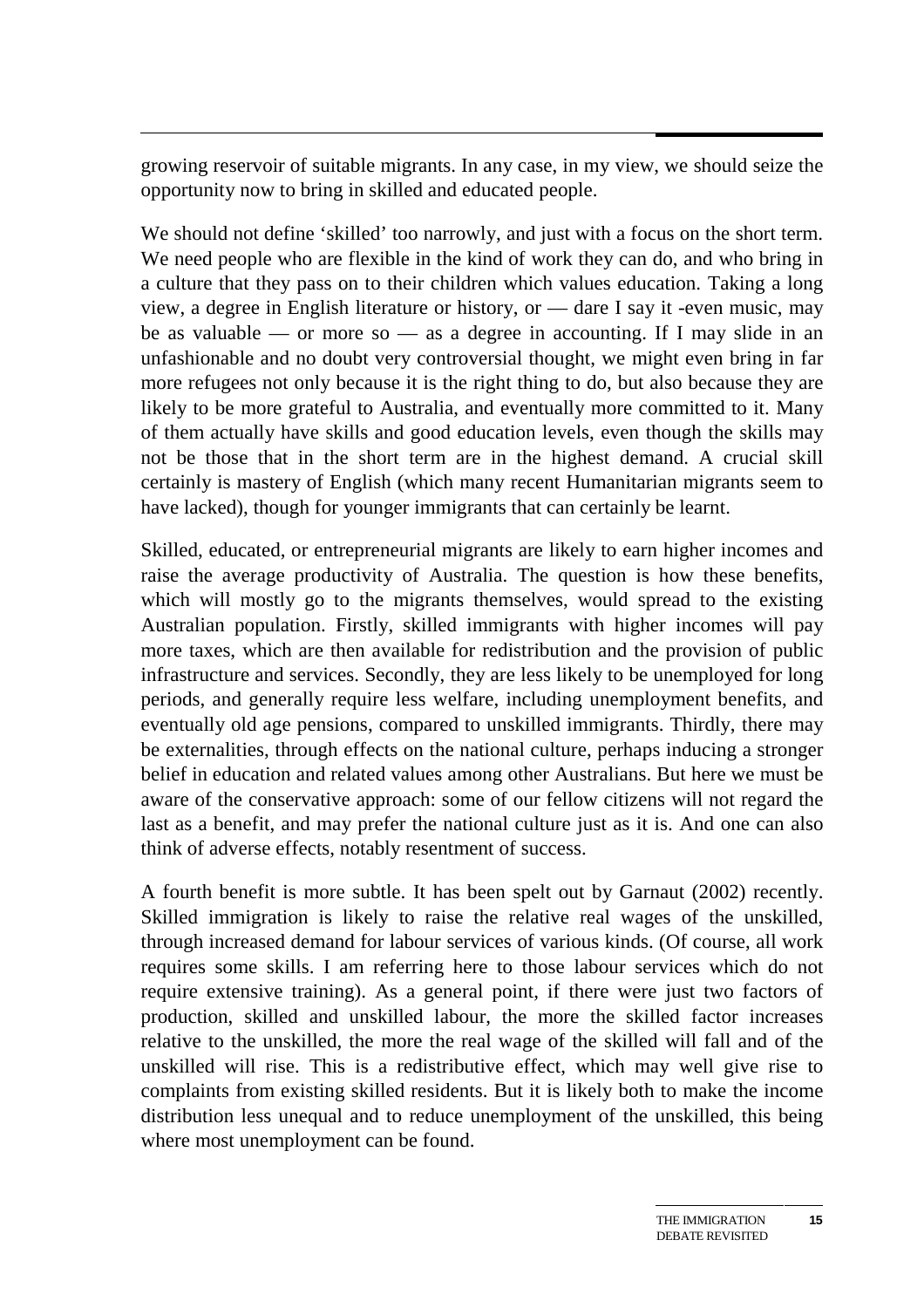Some might object that it is not desirable that immigrants reduce real returns to skill and thus reduce the incentive for Australians to acquire skills. They might prefer immigrants to be and remain unskilled (or low-skilled), and thus provide cheap labour to do work that Australians do not want to do. This approach would be akin to the European objective in importing guest workers from countries like Turkey. But it would be an approach quite contrary to Australian tradition. We have always wanted to avoid creating a permanent underclass because, unlike Europeans, we have seen immigrants as potential fellow citizens, or members of our national family. Perhaps the solution is then to bring in a mixture of immigrants with various degrees of skill, with the broad aim of not drastically changing relative real wages and real returns to various forms of training. Possibly, this is what, in practice, we have been doing without deliberately intending to do so.

Those people who really do not want more immigrants of any kind anyway can, of course, argue both that unskilled immigrants create an undesirable underclass and increase unemployment, while skilled immigrants compete 'unfairly' with skilled Australians and reduce the incentives for training. Such an argument might go well in a debate.

Finally, let me add something about unemployment of migrants. Lengthy periods of unemployment of migrants after they arrive, sometimes lasting more than a year, and even more than a year, have been common in Australia, notably (but not only) among those coming under the Humanitarian program. It is obviously caused by lack of English, by lack of familiarity with Australian conditions and requirements, as well as, sometimes, lack of initial education. Hence it is not surprising. It imposes great costs on the migrants themselves and also losses to Australian society owing to the cost of unemployment benefits, and even when these are not paid initially, through losses of taxes the migrants would pay if they were employed.

Here it is interesting to compare the situation with that of the United States, where new migrants tend to have lower unemployment rates relative to the national average rather than far higher ones, as in Australia. This means that in Australia migrants have far less opportunity to build up their 'human capital' through work experience (which is also often a way of learning English), and hence their adjustment to Australia is delayed. I base my comments here on an excellent recent article by Miller and Neo (2003) on labour market flexibility and immigrant adjustment.

In the United States migrants initially find work paying substantially lower wages than the national average. This is the way they are absorbed in the workforce and build up their human capital. Eventually their wages reach the wages of comparable non-immigrant workers. The Australian labour market system — the system of minimum award wages — prevents this from happening. Initial wages of those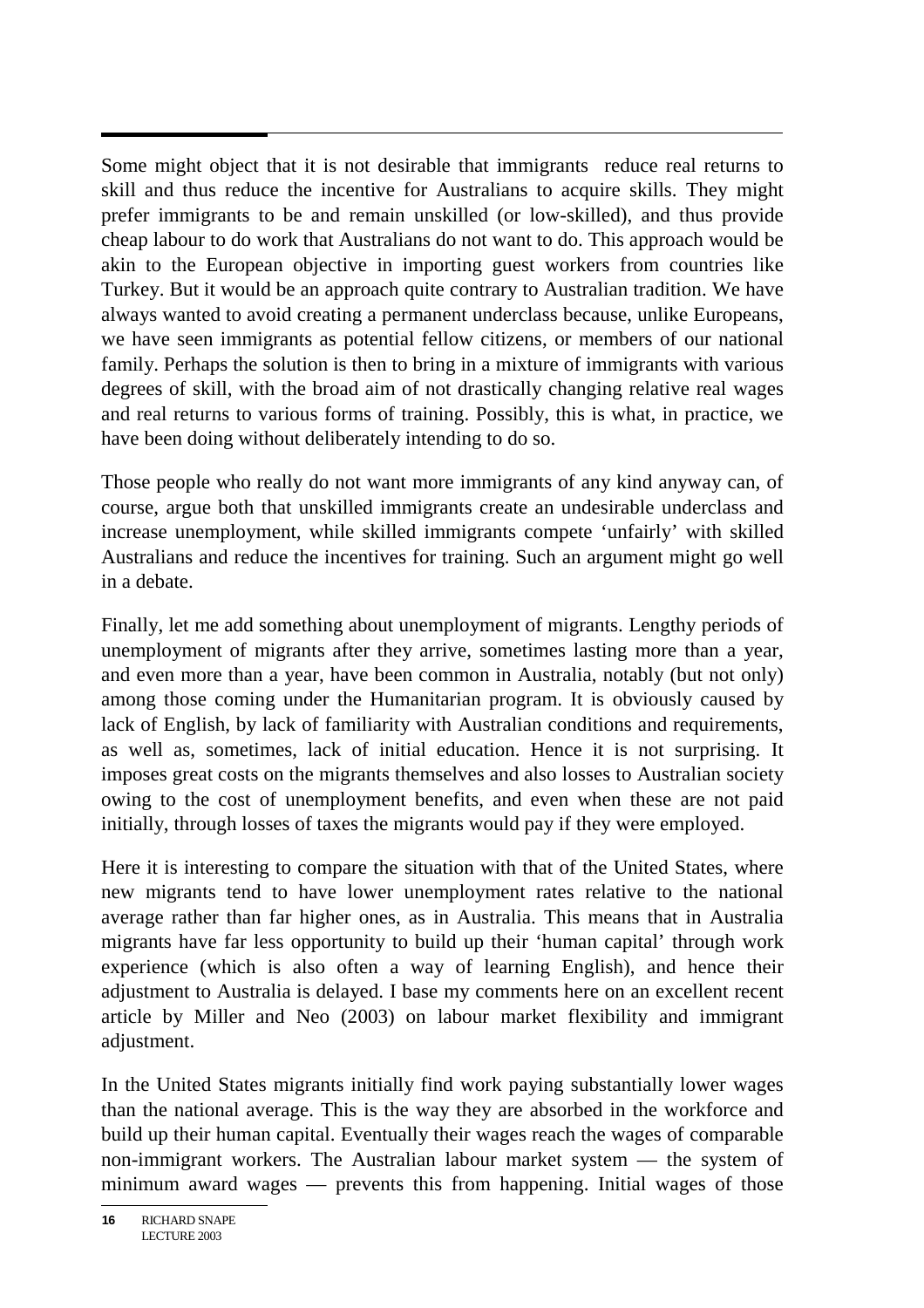migrants who are lucky enough to find jobs tend to be somewhat lower in Australia than the wages of comparable non-immigrant workers, though not relatively as low as in the United States. The US labour market avoids the initial high unemployment by allowing workers to be employed initially at markedly lower wages.

Hence, in Australia the adjustment of migrants, in terms of rates of unemployment and wage levels to the average of comparable workers is much slower than in the United States. The basic reason is the lack of initial Australian work experience. This is a cost, and not the only one, of our very old-established labour market regulation system.

Perhaps this system will be reformed in the next 50 or so years. But at present it is a reason why our pragmatic short-term orientated governments find it desirable to try and tailor immigrant selection closely to current labour demand. It is a reason additional to the general argument in favour of skilled migration mentioned above — for favouring skilled migrants who will readily find jobs at the high Australian regulated wage rates.

## **The second generation success story**

I would now like to draw on some Australian experience. This has important lessons for our future immigration policy. I am making use here of standard statistical sources plus two fascinating reports, one based on material in the 1991 census and the other on the 1996 census, both about so-called 'Second Generation Australians'. These are persons born in Australia whose fathers were immigrants. The reports are Birrell and Khoo (1995) and Khoo et al. (2002). The Second Generation is compared with the First Generation — that is, actual migrants (born overseas) — and with the so-called Third Generation, which consists of the Australian born whose fathers were also born in Australia. These are, mainly the traditional Anglo-Celtic Australians. (Incidentally, in most cases both parents were born in the specified country, but where only one was, the country of birth of the father is counted.)

The great post-war immigration program that was conceived at the end of the war and got going in 1947, and was originally master-minded by Arthur Calwell, the first Minister for Immigration, was meant to bring into the country primarily people from the United Kingdom and Ireland, but also Displaced Persons from European refugee camps. The motive for the program, which was supported by the Opposition led by Robert Menzies (who carried it on when he became Prime Minister in 1951), was 'populate or perish'. The intention was to have annual immigration equal to 1 per cent of the population.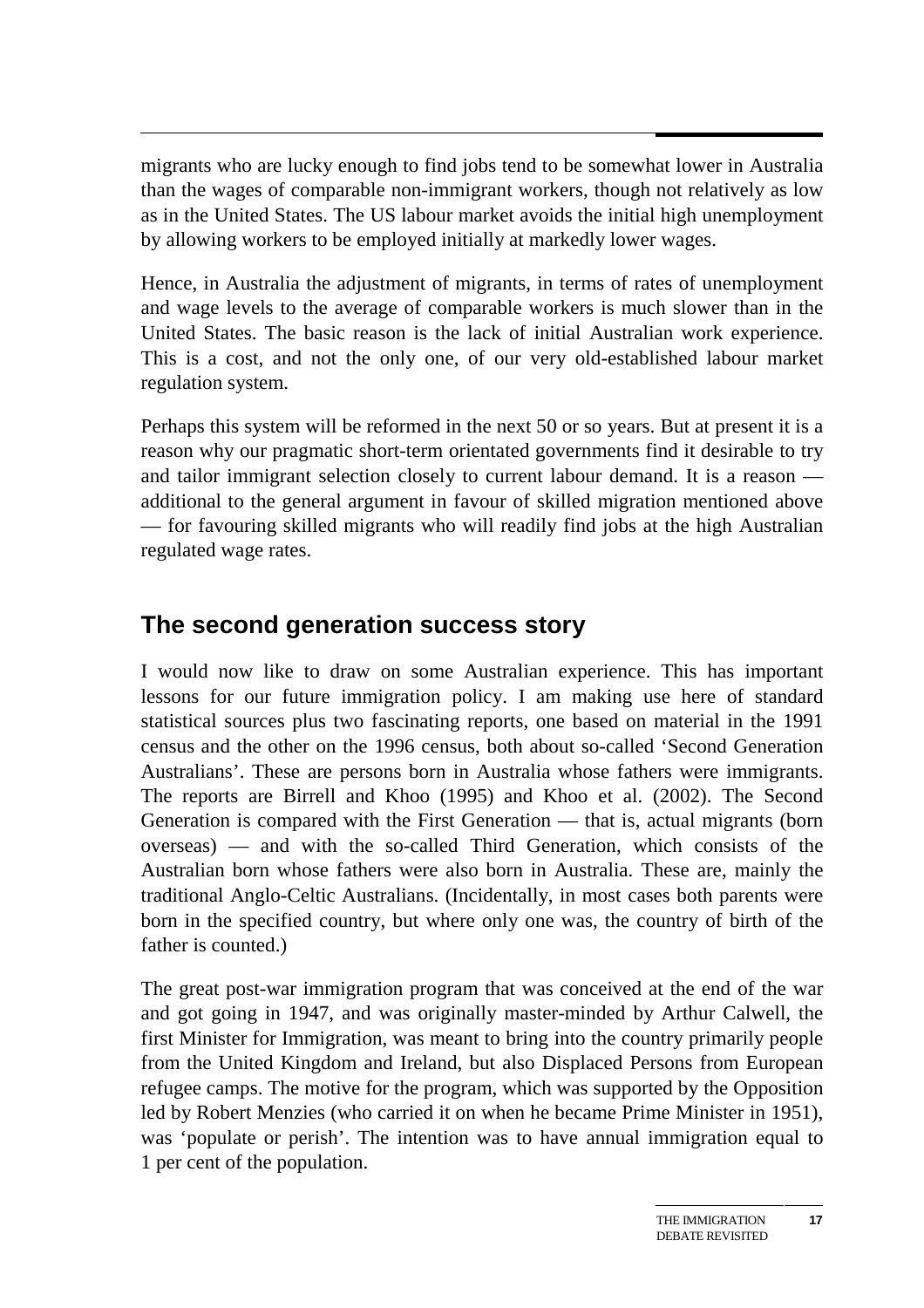Plenty of Britons did come, and the United Kingdom was by far the largest source of migrants right until the 1970s. At the 1996 census over one million residents were born in the United Kingdom. But in the 1950s the numbers willing to come to Australia from the United Kingdom were not enough even though the travel of British migrants was subsidised. So the Immigration Department turned to Southern Europe, principally Italy, Greece and Yugoslavia. Here I focus on Italians and Greeks.

The government did not ask the Australian people whether these 'dagoes' or 'wogs' (which were popular terms of abuse) should come in large numbers. In fact, they were not very welcome, as evidenced in public opinion polls (Both in 1964 and 1971 polls the majority did not approve of immigrants coming from Italy and Greece. See Goot 1988). The Italians came overwhelmingly from Southern Italy, and had peasant or small town backgrounds. The average level of education was low, and they came to work in Australian factories, notably the motor — car and clothing and textile industries. The same applied to the Greeks. They worked hard and built up strong local communities, particularly the Greeks. By the time of the 1954 census more migrants were born in Italy than in any country other than the United Kingdom. By the time of the 1971 census Greece was the third main source country. The 1996 census showed that 572 100 Australian residents were either first generation migrants from Italy or second generation with, at least, an Italian father. This was 3.1 per cent of the Australian population. The figure for Greeks was 280 500, which was 1.53 per cent of the population. So the country was never really flooded with these 'wogs', but they and their descendants are a significant element in the Australian population. It is true that there is still a tendency for the second generation to marry within the group. Thus, in 1991-92 46.5 per cent of secondgeneration Italian–Australian grooms (ie who had Italy-born fathers) married within the group, while the figure for Greek-Australian grooms was 60.4 per cent. But who would argue now that Australians of Italian or Greek descent are not fully integrated in the Australian community? I suspect (and hope I am right) that now there are not many Anglo-Celtic Australians left who would complain about that earlier 'flood' of Italians and Greeks.

It is particularly interesting to discover how the second generation in these two ethnic groups has not only far outshone their parents' educational levels (thanks to the financial support and encouragement of their parents) but also overtaken that of 'ordinary' Australians, ie the third generation (Australian born whose fathers were also born in Australia). I have a mass of interesting figures. Here is a selection. These figures come from the 1991 census.

Only 2.5 per cent of Italian and of Greek first-generation male migrants who arrived before 1981 had degrees. By 1991, 13.1 per cent of the Italian and 18.8 per cent of

**<sup>18</sup>** RICHARD SNAPE LECTURE 2003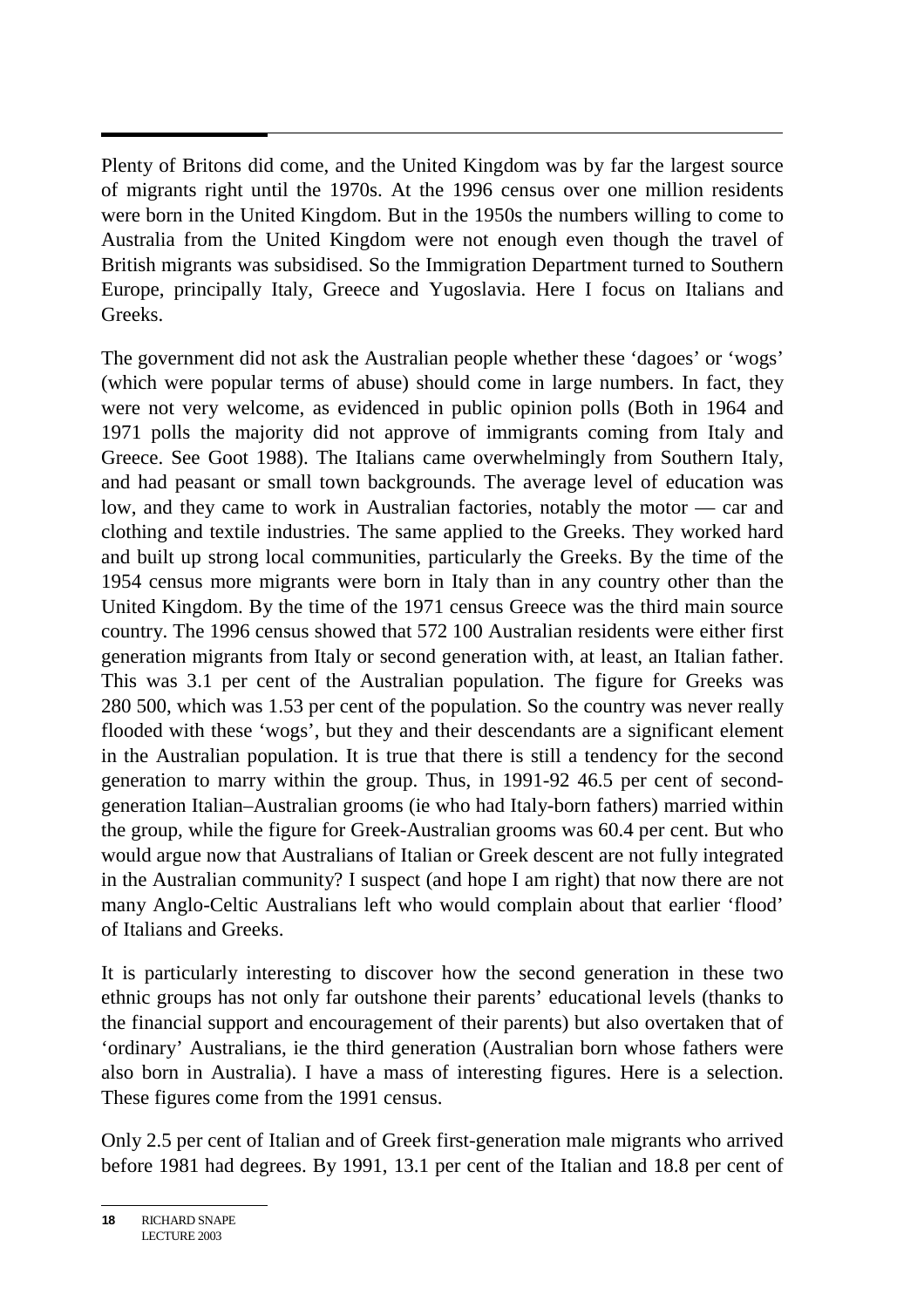the Greek male second generation had degrees. This compared with 10.8 per cent of ordinary Australian males. At the other end, here are figures for males with no postschool qualifications, not even a vocational qualification. The figures for the male 1st generation who arrived before 1981 was 83.8 per cent for Italians and 85.1 per cent for Greeks, and for the male second generation was 44.6 per cent (Italian second generation) and 48.3 per cent (Greek second generation). For ordinary Australians the figure was 48.4 per cent, so that in this case the second generation came close to the ordinary Australian level.

There are many more figures both for 1991 and 1996, including figures for females, showing the same broad results. Let me just quote one more set of figures, illustrating how Greek-Australians have seized their educational opportunities in Australia. Only 4.4 per cent of the  $1<sup>st</sup>$  generation males had professional jobs in Australia in 1991, but 18.7 per cent of the  $2<sup>nd</sup>$  generation had. The figure for ordinary Australians was 12.6 per cent.

I conclude from all this that migrants who came to Australia with limited skills usable in Australia, and often with very little English, but who had a work ethic, produced a second generation that became, on the whole, better educated than 'ordinary' Australians. If we are thinking of levels of education as indicators of useful skills, with all the advantages that improvements in skill levels bring to Australia, we should take into account the prospective second generation. If we are concerned about integration into the Australian community, we should take a relaxed attitude to the  $1<sup>st</sup>$  generation migrants. They have difficulty with English (as many Australians have with French and Italian, which I have observed in France and Italy), they like to live close to where their fellow ethnics live (as Australians tended to congregate in Earls Court, London in the days when I was a student there), and if there are some streets where most of the shops belong to members of one non-Anglo ethnic group, then let us not worry. (Would we really want all the Italian restaurants in Lygon Street to be English?). The  $2<sup>nd</sup>$  generation not only integrates, often it really assimilates, and sometimes we actually assimilate a little to their inherited culture (as with Italian food). Sometimes full integration may wait until the  $3<sup>rd</sup>$  generation, as in the United States where the melting pot has nevertheless vigorously boiled.

I conclude by saying something about the Vietnamese. In the eighties there seemed to be some concern about this very visible ethnic minority. I have been reading a great deal about this.

They came to Australia in a relatively short period beginning in mid-1975, the first lot as refugees (boat people from Malaysian and other camps, and a few boat people who came directly to Australia), and later as family reunion migrants. By 1996 the flow was almost at an end, and the 1996 census recorded 151 500 residents whose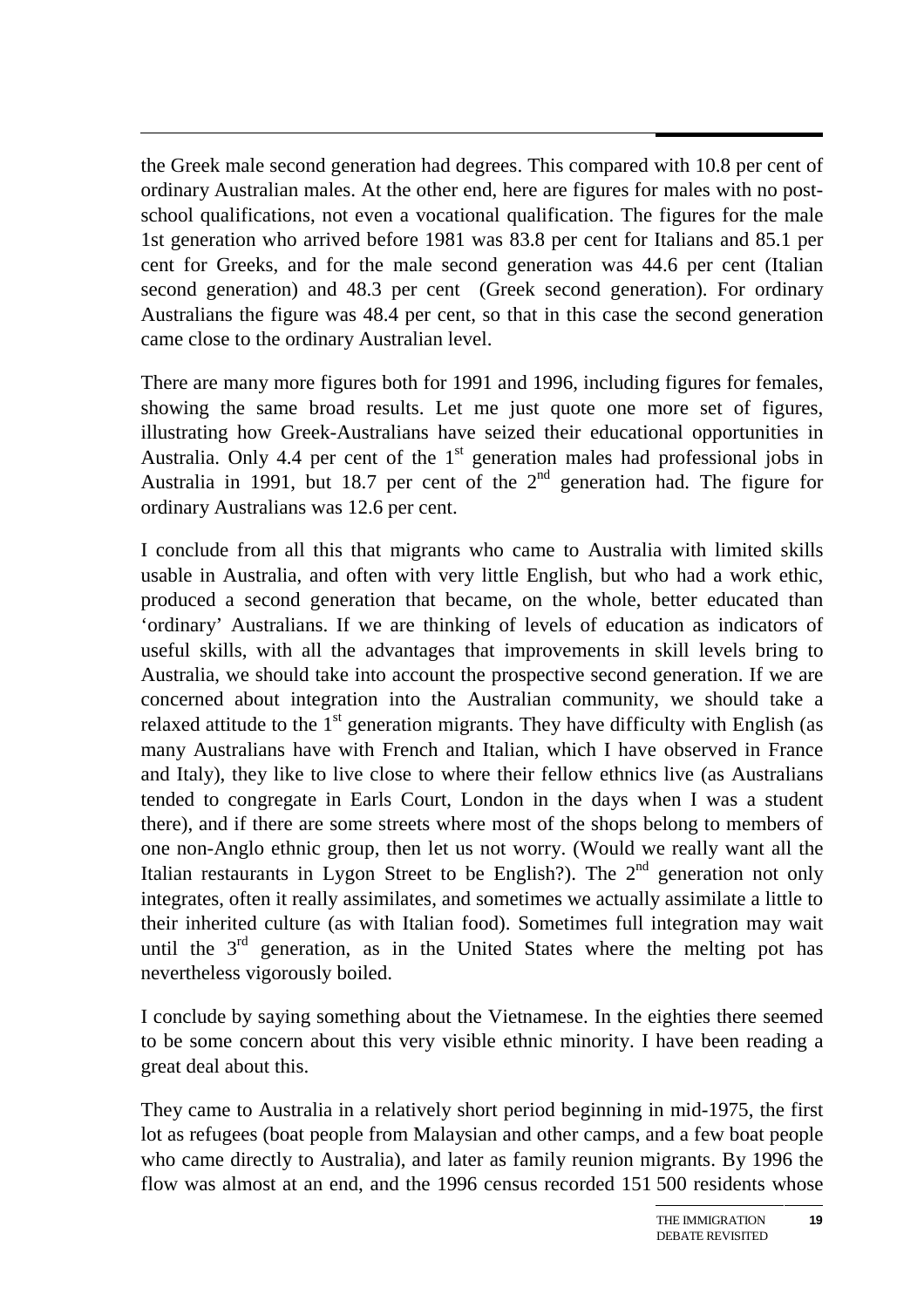birthplace was Vietnam. In addition, there were 46 800 of the second generation, mostly in the 0–14 age group. This meant that the Vietnamese-born were 0.83 per cent of the population, while the  $1<sup>st</sup>$  plus  $2<sup>nd</sup>$  generation was 1.08 per cent. The latter figure made the Vietnamese ( $1<sup>st</sup>$  plus 2nd generation) the  $6<sup>th</sup>$  largest non-Englishspeaking-background ethnic group. I must say I was again surprised by the smallness of that number. All that fuss about 1 per cent. The first generation adults had low education (with 76.5 per cent having no post-school qualifications), were in low-skill occupations and had high unemployment rates (26.3 per cent in 1987). There was also a small but visible minority involved with crime.

That is one side of the story. But there is another side. By July 2002 the unemployment rate was down to 9.9 per cent (approaching the Australian rate of 5.6 per cent). According to the 1996 census, of children aged 10 to 14, 88 per cent of those born in Vietnam  $(1<sup>st</sup>$  generation) and 98 per cent of those born in Australia of Vietnamese fathers  $(2<sup>nd</sup>$  generation) spoke English well. The most striking fact is by now well known to all teachers at schools and Universities, namely the strong attachment to education of the Vietnamese. This bodes well for the future. It will be interesting in ten or twenty years time to look back at the consequences.

In 1996, 79.8 per cent of 18–19 year old Vietnamese males were still studying, and 84.7 per cent of females. This can be compared with 41.3 per cent of ordinary  $3^{rd}$ generation) Australian males and 46 per cent of females. In the age group 20–21, 41 per cent of Vietnamese males and 39 per cent of females were at University, compared with 16.4 per cent of ordinary Australian males and 22.2 per cent of females. Again, I arrive at the conclusion that, however unskilled or uneducated the adult  $1<sup>st</sup>$  generation is, and however slow they are at learning English (which probably explains much of the initial high unemployment), the children are the future, and they are certainly acquiring skills.

#### **To summarise**

Some arguments for and against immigration can be dismissed. In particular, the common view that immigration must increase unemployment of the existing residents is based on a fallacy and should be put to rest. The concern with the environmental effects is justified, but these concerns should be dealt with directly even with the present population - by many measures which are certainly available but require political will. There are two arguments in favour of a substantially larger population that seem to be very persuasive but that are difficult to support conclusively with empirical research. I think that they should be discussed and researched further, even though they cannot lead to a precise population 'target'. In any case, such a target is not necessary. These two arguments are the 'populate or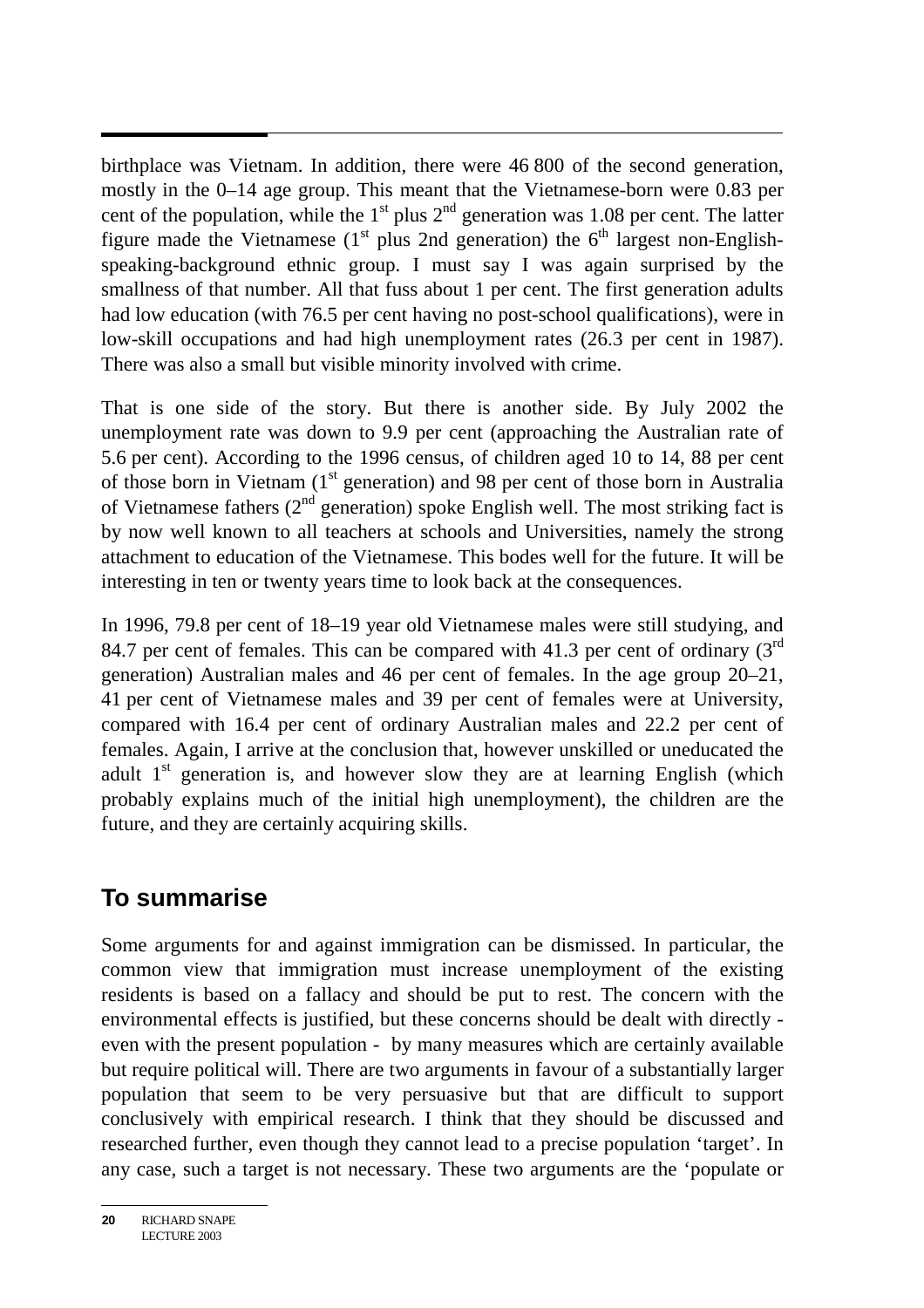perish' argument, broadly interpreted, and the economies-of-scale and increased choice argument when applied to a country subject to the tyranny of distance.

In addition, there are the probable benefits to be derived from immigrants with skills, a work ethic, and education. I have discussed three Australian case studies (Italians, Greeks, Vietnamese) and focused on the second generation. I have stressed that the concept of 'skills' should not be too narrowly interpreted, nor should one take too narrow a view about the need for assimilation by the first generation of immigrants, or even the second. Lessons here can be learnt from the United States.

In my own judgement, a substantially higher population attained within a period that allows plenty of time for adjustment, would be highly desirable. This is the Radical Approach. But the real constraint comes from the combination of two factors. First, there is the trend decline in the total fertility rate. Second, there is the political difficulty of bringing about the substantial increase in the rate of net migration that would be required. This difficulty, in turn, results from the combination of the conservative approach to immigration policy by the public and the pragmatic approach by governments. It is these two factors that lead me to believe that we will, after all, not have forty million Aussies by 2050 … though perhaps we will get to thirty.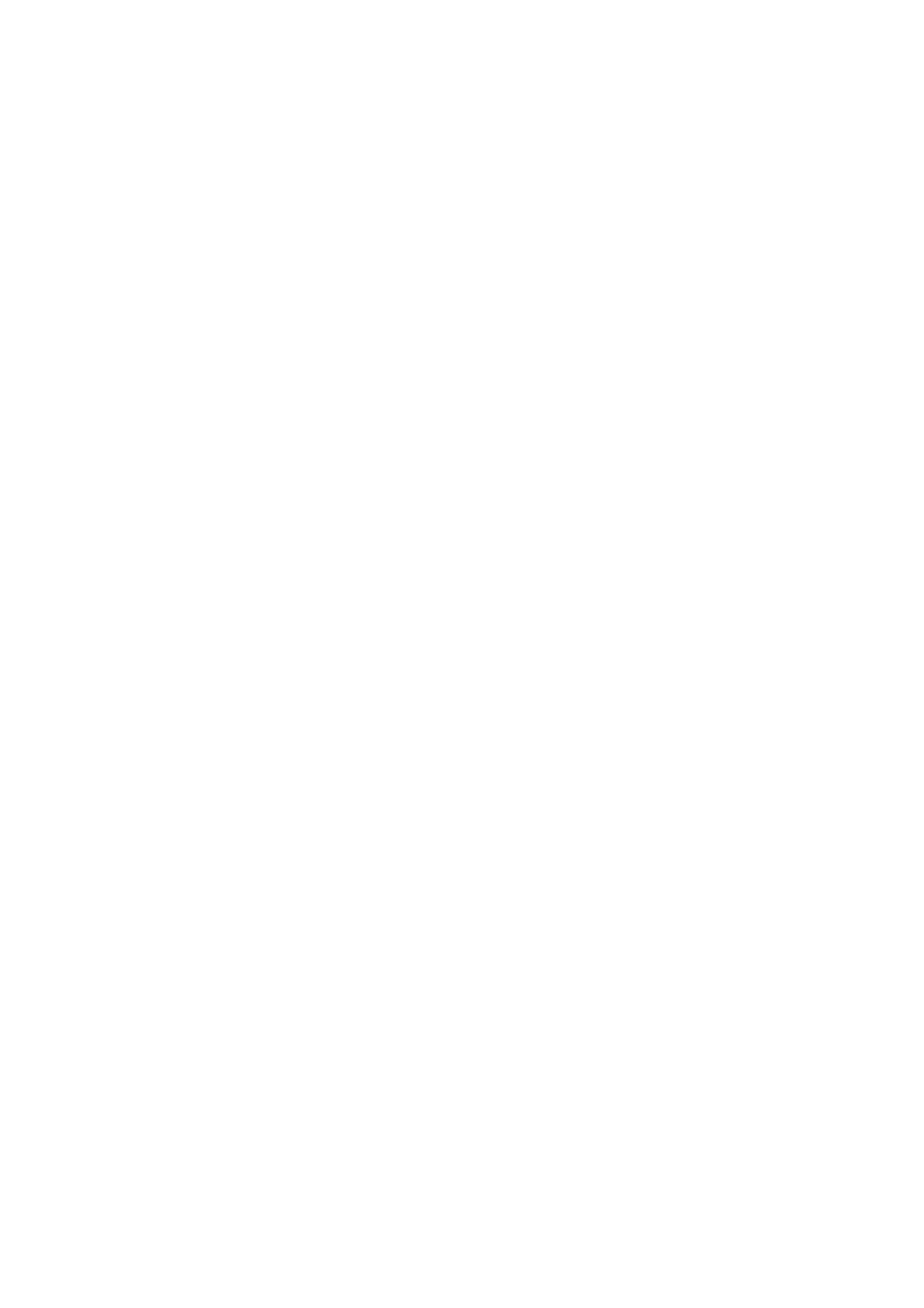# Bibligraphic note

Unless otherwise indicated, all figures come from the websites of the Department of Immigration and Multicultural Affairs and Indigenous Affairs (Yes, there are indeed two 'and's in this title.) and the Australian Bureau of Statistics. There is a huge literature in this field. The best overview book on the history and politics of Australian immigration post-war is Jupp (2002). This also contains an extensive bibliography. On the earlier history, politics and general characteristics of Australian immigration, see Jupp (1966) and Birrell and Birrell (1981). Other fairly recent books on the broad issues, or with excellent overviews are Wooden et al. (eds) (1994) and Collins (1991). A book with (broadly) an anti-immigration standpoint is Betts (1999) and one with (mainly) pro-immigration contributors is Vizard et al. (eds) (2003). A major source of information is Committee to Advise on Australia's Immigration Policies, known as the Fitzgerald Report, (1988). Hugo et. al. (2001) deals with emigration from Australia, a subject that has recently attracted attention. On demographic issues, my own understanding has been much influenced by McDonald and Kippen (1999) and McDonald and Kippen (2002). The journal *People and Place* (published by the Centre for Population and Urban Research at Monash University, Melbourne) has numerous useful articles in the field.

Coming to the economics of Australian immigration (where there is also a large literature), up-to-date reviews of all the issues, and with long bibliographies, are OECD (2003) and Withers (2003a). An earlier survey is by Mark Wooden in Wooden et. al. (1994). Glenn Withers has written extensively on the subject, and his most recent paper is Withers (2003b).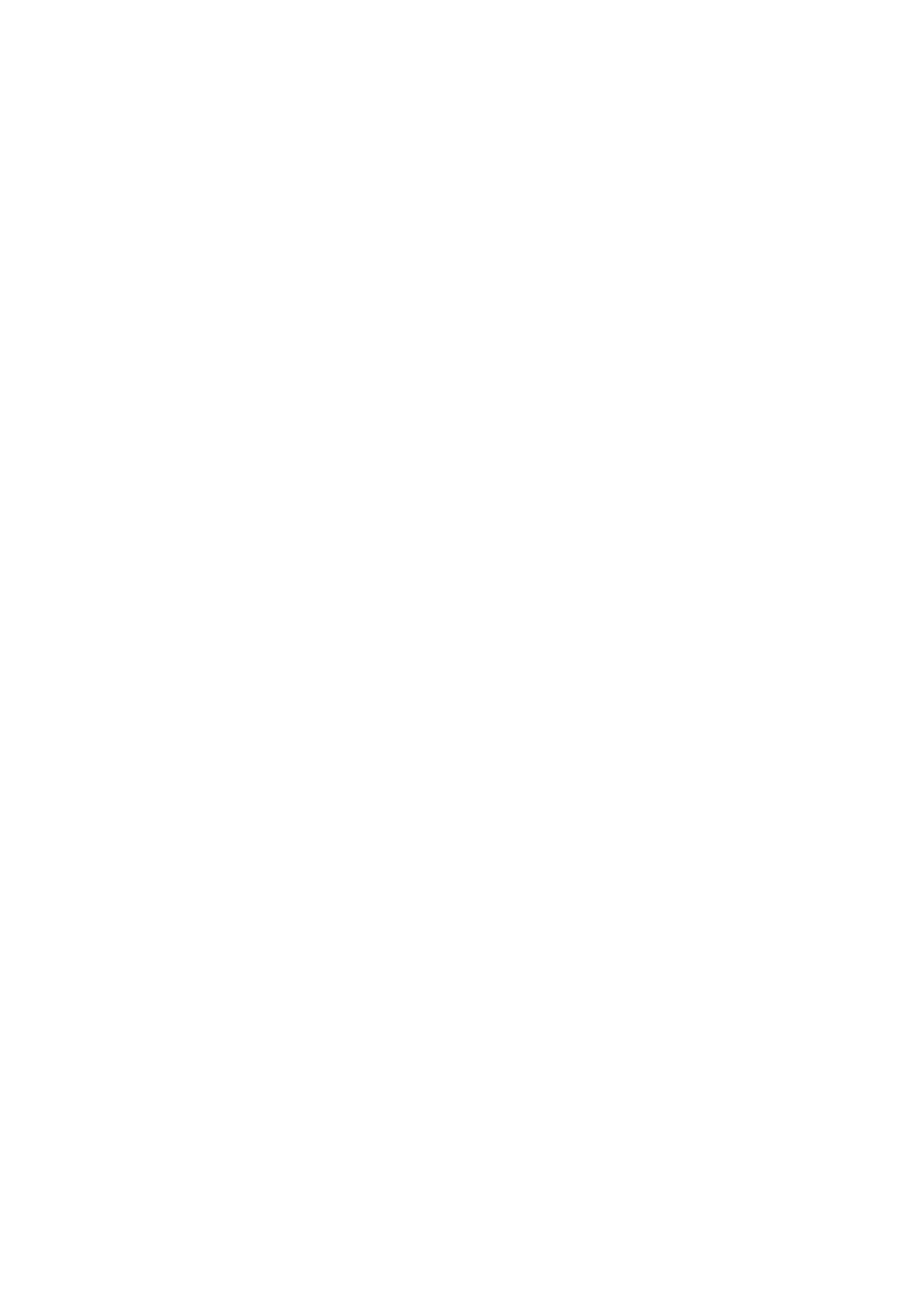# References

- Betts, K. 1999, *The Great Divide. Immigration Politics in Australia.* Duffy and Snelgrove, Sydney.
- Birrell, R., and Birrell, T. 1981, *An Issue of People*, Longman Cheshire, Melbourne.
- Birrell, R., and Khoo, S.-E. 1995, *The Second Generation in Australia: Educational and Occupational Characteristics*. Statistical Report No 14. Bureau of Immigration, Multicultural and Population Research, Canberra.
- Collins, J. 1991*, Migrant Hands in a Distant Land: Australia's Postwar Immigration*, Pluto Press, Leichardt, New South Wales.
- Committee to Advise on Australia's Immigration Policies 1988, *Immigration. A Commitment to Australia* (Fitzgerald Report), Australian Government Publishing Service, Canberra.
- DIMIA (Department of Immigration and Multicultural Affairs and Indigenous Affairs) 2003, *What will our Population look like by 2050*, Canberra. Available on http://www.minister.immi.gov.au/population/fs\_15pp.htm
- Garnaut, R., Ganguly, R., and Kang, J. 2002, *Migration to Australia and Comparisons with the United States: Who Benefits?*, Australian National University, Canberra.
- Goot, M. 1988, 'Immigrants and Immigration: Evidence and Argument from the Polls, 1943-87' in *Committee to Advise on Australia's Immigration Policies* (Fitzgerald Report), Australian Government Publishing Service, Canberra.
- Hugo, G., Rudd, D., and Harris, K. 2001, *Emigration from Australia. Economic Implications,* CEDA Information Paper no. 77, Committee for the Economic Development of Australia.
- Jupp, J. 1966, *Arrivals and Departures*, Cheshire-Lansdowne, Melbourne.
- —— 2002, *From White Australia to Woomera: The Story of Australian Immigration,* Cambridge University Press, Cambridge.
- Khoo, S.-E., McDonald, P., Giorgas, D., and Birrell, R. 2002, *Second Generation Australians*, Department of Immigration and Multicultural and Indigenous Affairs, Canberra.